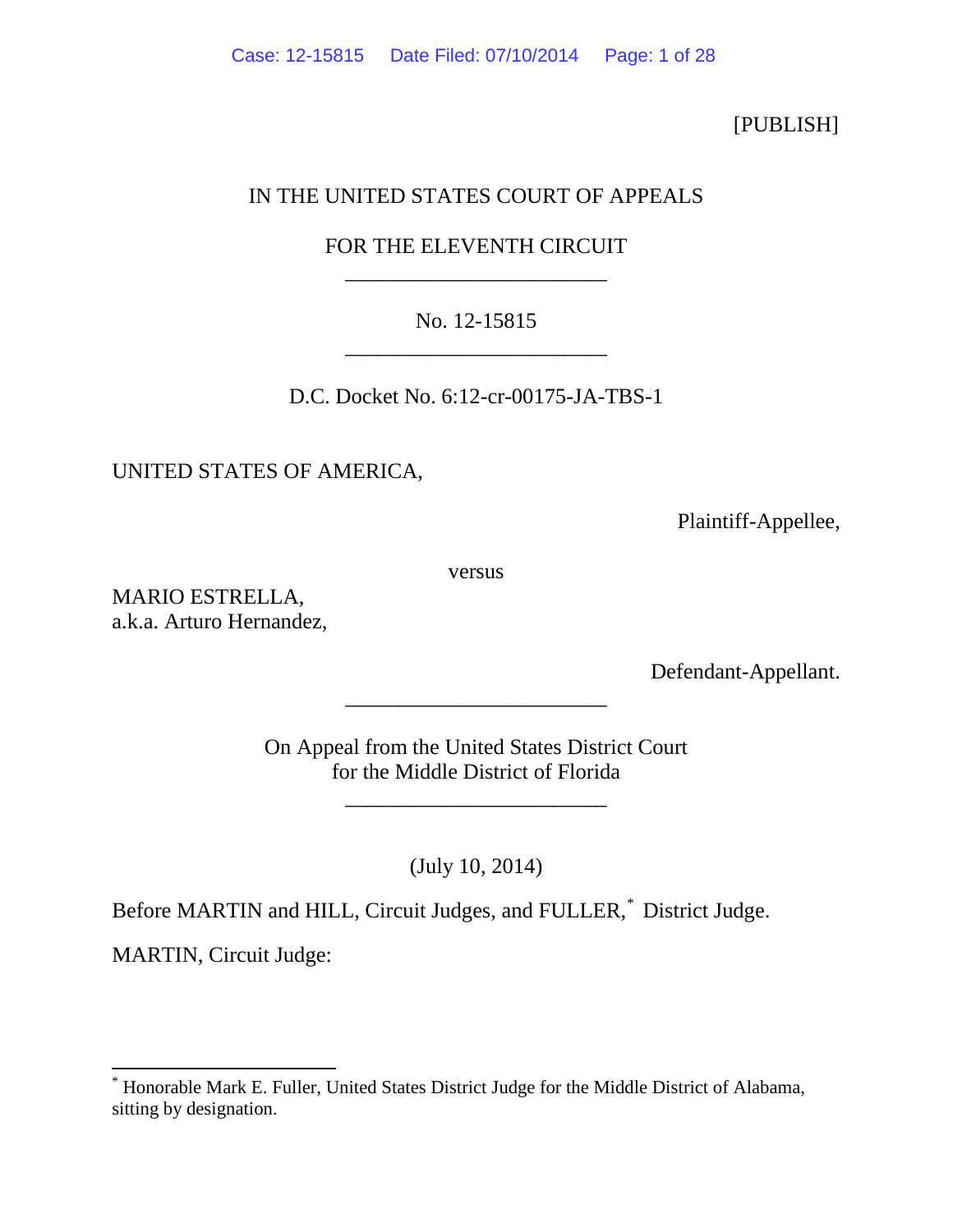Mario Estrella, a federal prisoner convicted of illegal reentry in violation of 8 U.S.C. § 1326(a) and (b)(1), appeals from the District Court's application of a 16-level guideline enhancement pursuant to United States Sentencing Guidelines (USSG) §  $2L1.2(b)(1)(A)(ii)$ . We must decide whether Mr. Estrella's conviction under Fla. Stat. § 790.19 for wantonly or maliciously throwing, hurling, or projecting a missile, stone, or other hard substance at an occupied vehicle constitutes a crime of violence for purposes of the USSG § 2L1.2 enhancement. After careful review, and with the benefit of oral argument, we hold that it is not.

### I. FACTS AND PROCEDURAL BACKGROUND

Mr. Estrella's present troubles arise from his decision to illegally re-enter the United States after being deported in December 2009. When law enforcement discovered his admittedly unlawful presence in the United States in May 2012, Mr. Estrella was charged with, and pleaded guilty to, illegal reentry in violation of 8 U.S.C. § 1326(a) and (b)(1).

The severity of Mr. Estrella's punishment, however, derives from a sentence enhancement based on a transgression that took place years before he pleaded guilty to illegal reentry. On July 7, 2004, the State of Florida alleged that Mr. Estrella "did, in violation of Florida Statute 790.19, wantonly or maliciously throw, hurl or project a missile, stone or other hard substance, which would produce death or great bodily harm, at a vehicle being used or occupied by a person." He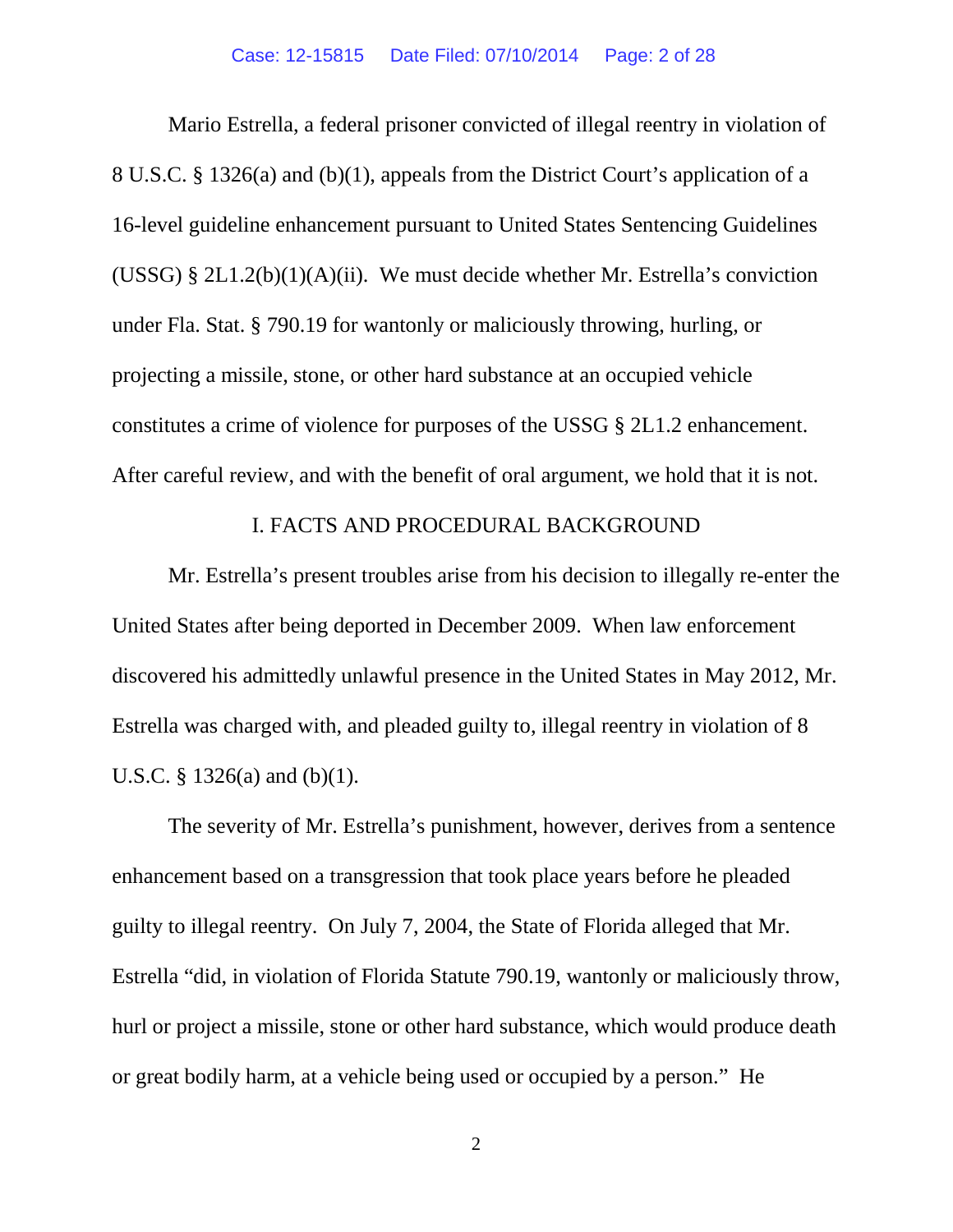#### Case: 12-15815 Date Filed: 07/10/2014 Page: 3 of 28

apparently pleaded guilty to the offense as charged on November 17, 2004, although the record of conviction before the sentencing court and before this Court on appeal includes neither the judgment of conviction nor the transcript of any plea colloquy.

The fact of Mr. Estrella's conviction under Fla. Stat. § 790.19, as well as a description of his alleged conduct, was included in the Presentence Investigation Report (PSR) prepared to assist the District Court with Mr. Estrella's sentencing for his illegal reentry conviction. The PSR concluded that the § 790.19 conviction qualified as a crime of violence under USSG  $\S 2L1.2(b)(1)(A)(ii)$ , and recommended that the District Court impose the corresponding 16-level enhancement.

Mr. Estrella objected to the proposed enhancement. He argued that his violation of § 790.19 is not a crime of violence within the meaning of USSG  $\S 2L1.2(b)(1)(A)(ii)$  because the statute does not have an element requiring the use, attempted use, or threatened use of physical force against the person of another. He argued that the statute is not on its face a USSG § 2L1.2 crime of violence because its elements would permit conviction even if a defendant directed physical force against property rather than a person. What is more, he argued, the record of conviction before the District Court did not establish whether Mr. Estrella did, in fact, direct force against a person.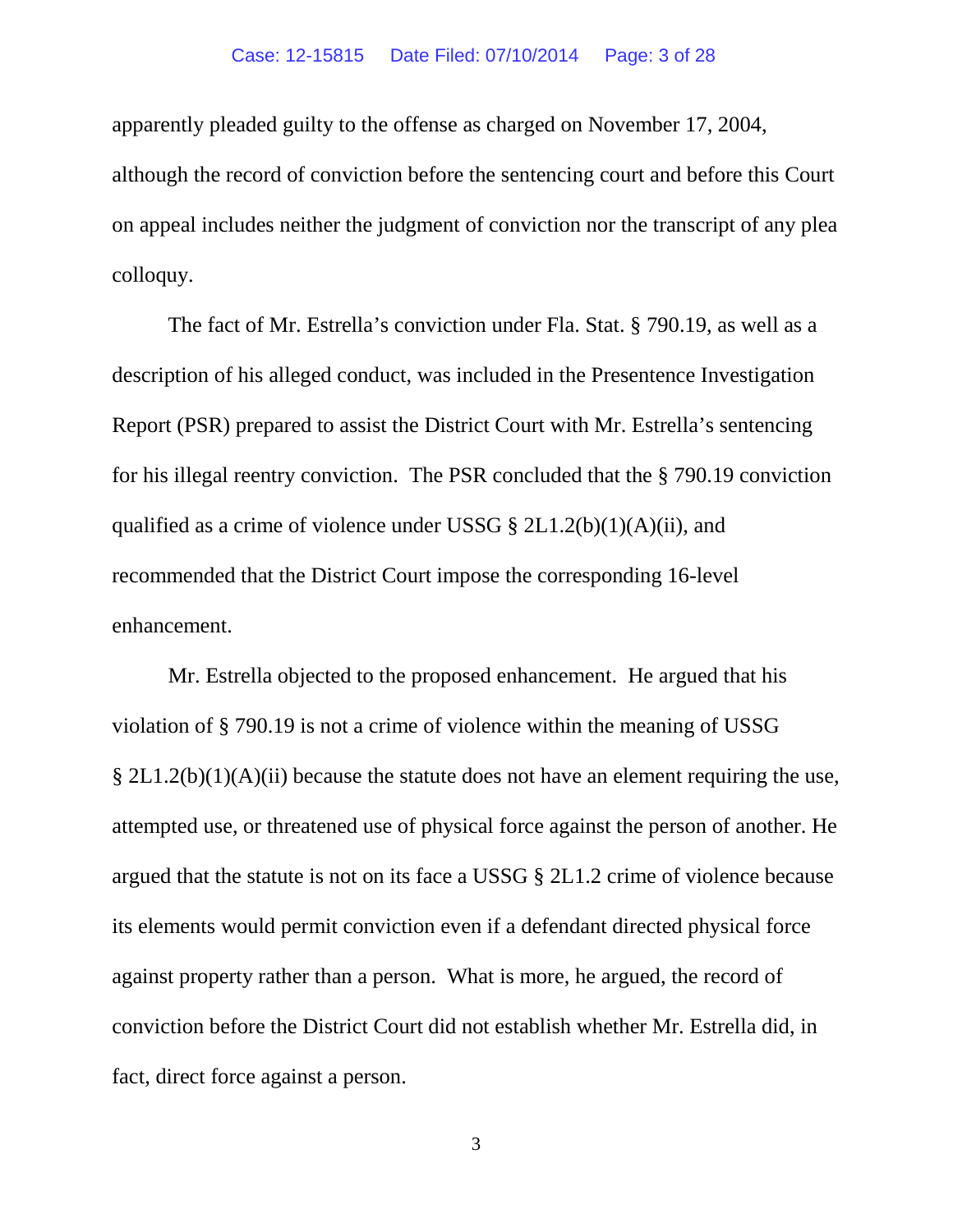The District Court overruled Mr. Estrella's objection and applied the 16 level guideline enhancement, resulting in a total offense level of 21 after applicable downward adjustments. An offense level of 21 corresponded to a guideline range of 46 to 57 months given Mr. Estrella's criminal history category. Ultimately, the District Court showed mercy on Mr. Estrella and sentenced him to 26 months. But had the District Court sustained Mr. Estrella's objection, his offense level would have fallen to  $10<sup>1</sup>$  $10<sup>1</sup>$  corresponding to a recommended guideline range of just 10 to 16 months.

### II. LEGAL FRAMEWORK

"We review de novo whether a defendant's prior conviction qualifies as a 'crime of violence' under the Sentencing Guidelines." United States v. Palomino Garcia, 606 F.3d 1317, 1326 (11th Cir. 2010) (some quotation marks omitted). A conviction is considered a crime of violence for purposes of USSG § 2L1.2 if it falls under a list of enumerated offenses or meets an elements-based definition. USSG  $\S 2L1.2$ , comment. (n.1(B)(iii)). We are concerned here only with the elements-based definition, which permits application of the enhancement only if the prior conviction upon which the enhancement is based "has as an element the use, attempted use, or threatened use of physical force against the person of

<span id="page-3-0"></span> $1$  Absent the 16-level crime of violence enhancement, Mr. Estrella would not qualify for the additional one point reduction for acceptance of responsibility under USSG § 3E1.1(b) that was applied when calculating his original guideline range.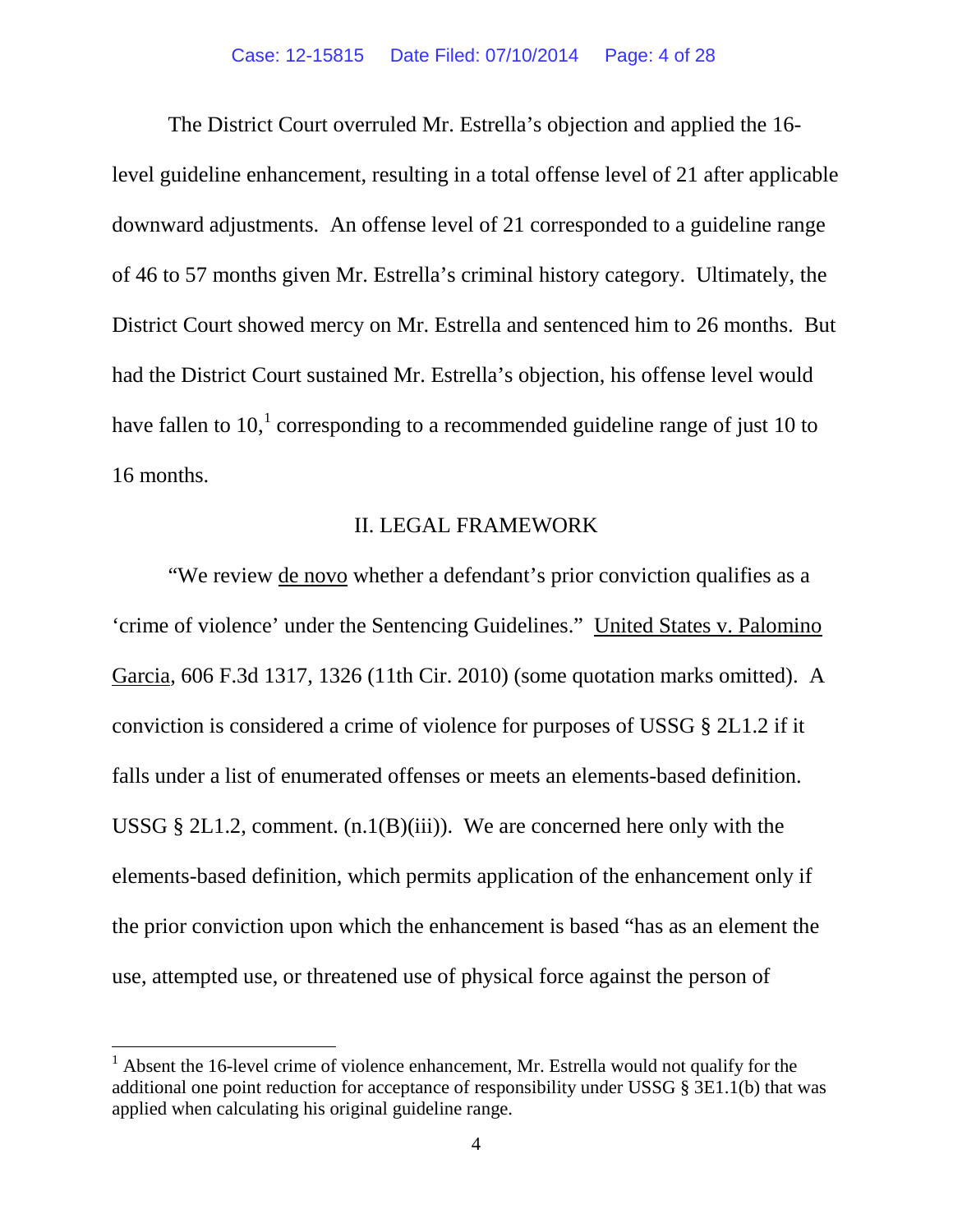another." Id. To decide whether a conviction qualifies as a crime of violence under this definition, courts apply what has become known as the "categorical approach," and depending on the statutory structure of the crime of conviction may apply a variant of the categorical approach known as the "modified categorical approach." See Descamps v. United States, 570 U.S. \_\_\_, 133 S. Ct. 2276, 2281 (2013).

### A. CATEGORICAL APPROACH

The first step in determining whether a conviction qualifies as a crime of violence under USSG § 2L1.2 is to analyze the statute of conviction under the categorical approach set forth in Taylor v. United States, 495 U.S. 575, 110 S. Ct. 2143 (1990). See, e.g., Palomino Garcia, 606 F.3d at 1336–37. Under this approach, we "look no further than the statute and judgment of conviction," id. at 1336, and "compare only the elements of the statute forming the basis of the defendant's conviction" and the generic definition of a crime of violence. United States v. Howard, 742 F.3d 1334, 1345 (11th Cir. 2014) (quotation marks omitted). This analysis permits application of the USSG § 2L1.2 crime of violence enhancement only if the statute on its face "requires the government to establish, beyond a reasonable doubt and without exception," an element involving the use, attempted use, or threatened use of physical force against a person for every charge brought under the statute. Donawa v. U.S. Attorney Gen., 735 F.3d 1275, 1281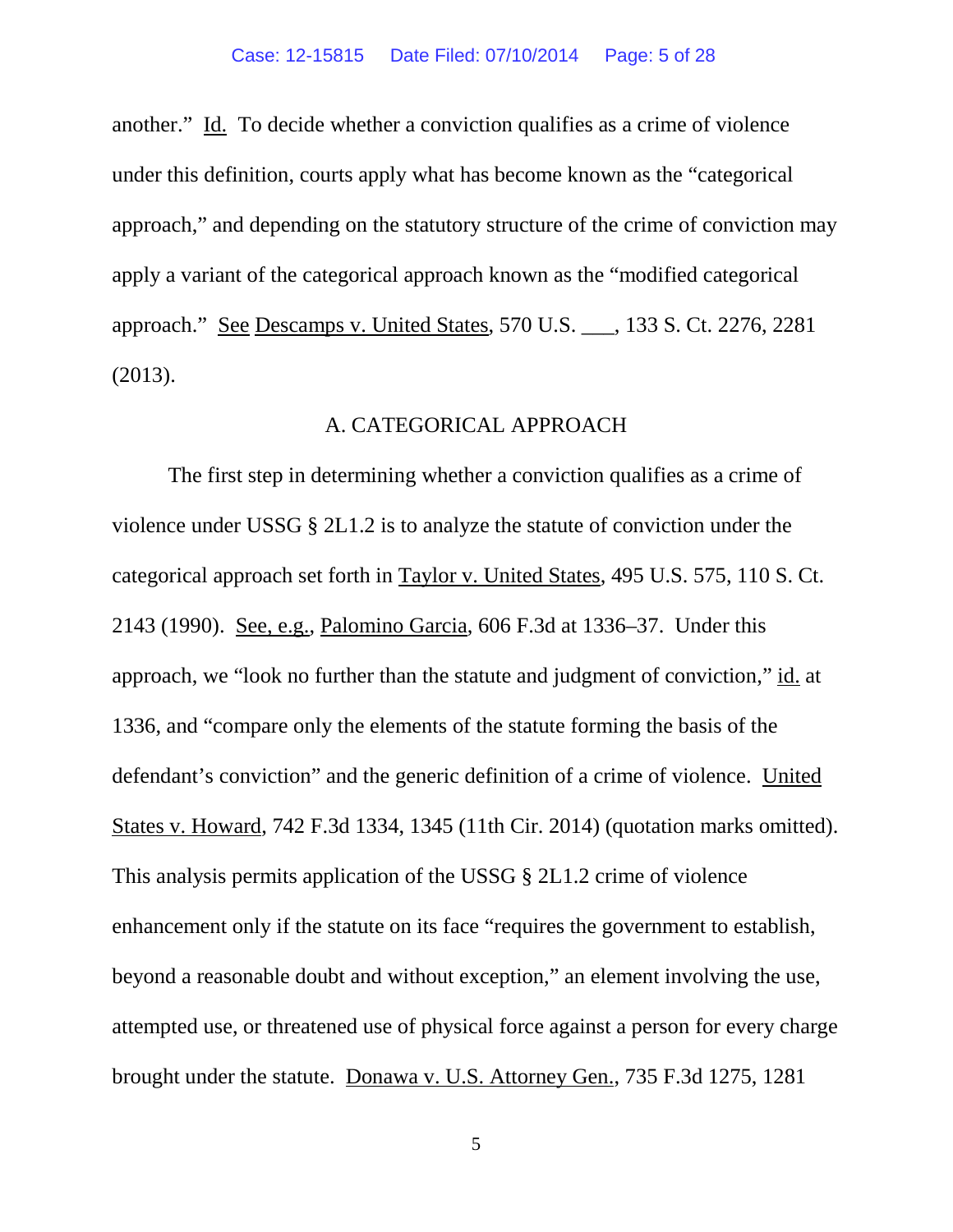(11th Cir. 2013); see also Descamps, 133 S. Ct. at 2285–86 (holding that conviction under a California burglary statute did not qualify as a predicate offense under the Armed Career Criminal Act because the State, to get a conviction, "need not prove" an element of the generic federal offense).

Whether, in fact, the person suffering under this particular conviction actually used, attempted to use, or threatened to use physical force against a person is "quite irrelevant." Donawa, 735 F.3d at 1280 (quoting Moncrieffe v. Holder, \_\_\_ U.S. \_\_\_, 133 S. Ct. 1678, 1684 (2013)) (quotation mark omitted). Instead, the categorical approach focuses on whether in every case a conviction under the statute "necessarily involves" proof of the element. Id.; see also Howard, 742 F.3d at 1345 ("If the statute criminalizes several acts, we must assume that the conviction rested upon nothing more than the least of the acts criminalized, and then determine whether even those acts are encompassed by the generic federal offense. A conviction will qualify as an ACCA predicate under the categorical approach only if the statute's elements are the same as, or narrower than, those of the generic offense." (citation omitted) (quotation marks omitted)). Even if the government could prove an element if it were called upon to do so, this does not affect the answer to the question courts must ask when applying the categorical approach—whether the crime of conviction "has" the element, as USSG § 2L1.2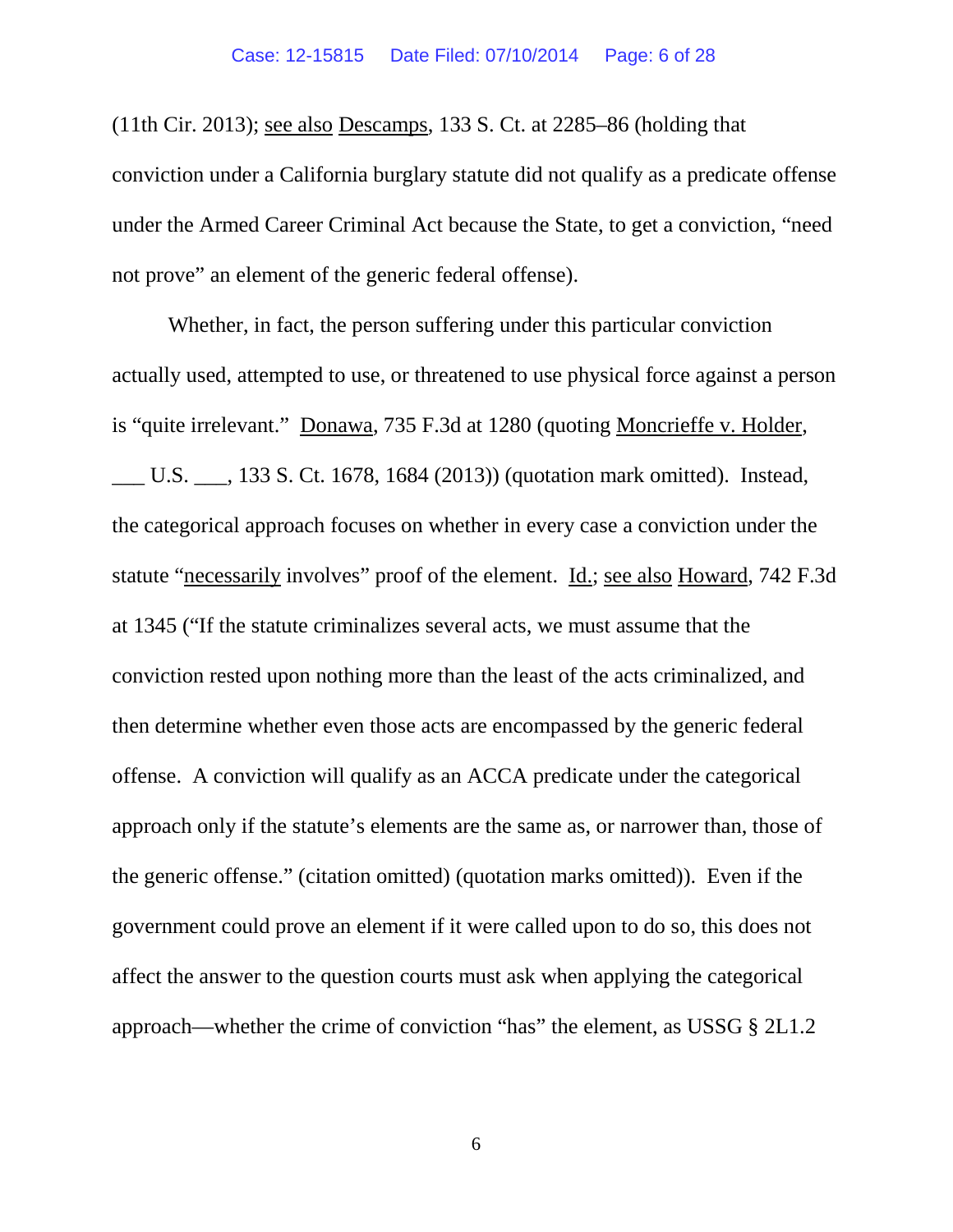requires before the crime of violence enhancement is applied. See USSG § 2L1.2, comment.  $(n.1(B)(iii))$ .

### B. MODIFIED CATEGORICAL APPROACH

In most cases, the categorical approach should be the beginning and end of the analysis. But in a "narrow range of cases"—where the elements do not necessarily meet the generic crime of violence definition—it is appropriate for courts to apply the modified categorical approach. Descamps, 133 S. Ct. at 2281, 2287; see also Howard, 742 F.3d at 1345 ("The modified categorical approach does not come into the picture when a statute criminalizes only categorically generic crimes; it is not needed."). In applying the modified categorical analysis, courts "look to the fact of conviction and the statutory definition of the prior offense, as well as any charging paper and jury instructions to ascertain whether, as a formal matter, committing the offense required committing a 'crime of violence.'" United States v. Rosales-Bruno, 676 F.3d 1017, 1020 (11th Cir. 2012) (some quotation marks omitted); see also Shepard v. United States, 544 U.S. 13, 26, 125 S. Ct. 1254, 1263 (2005) (defining the scope of judicial records that can be relied upon by courts applying the modified categorical approach).

But before engaging the modified categorical inquiry, courts must decide whether they are confronted with a prior conviction that warrants application of the modified analysis. The Supreme Court has only approved using the modified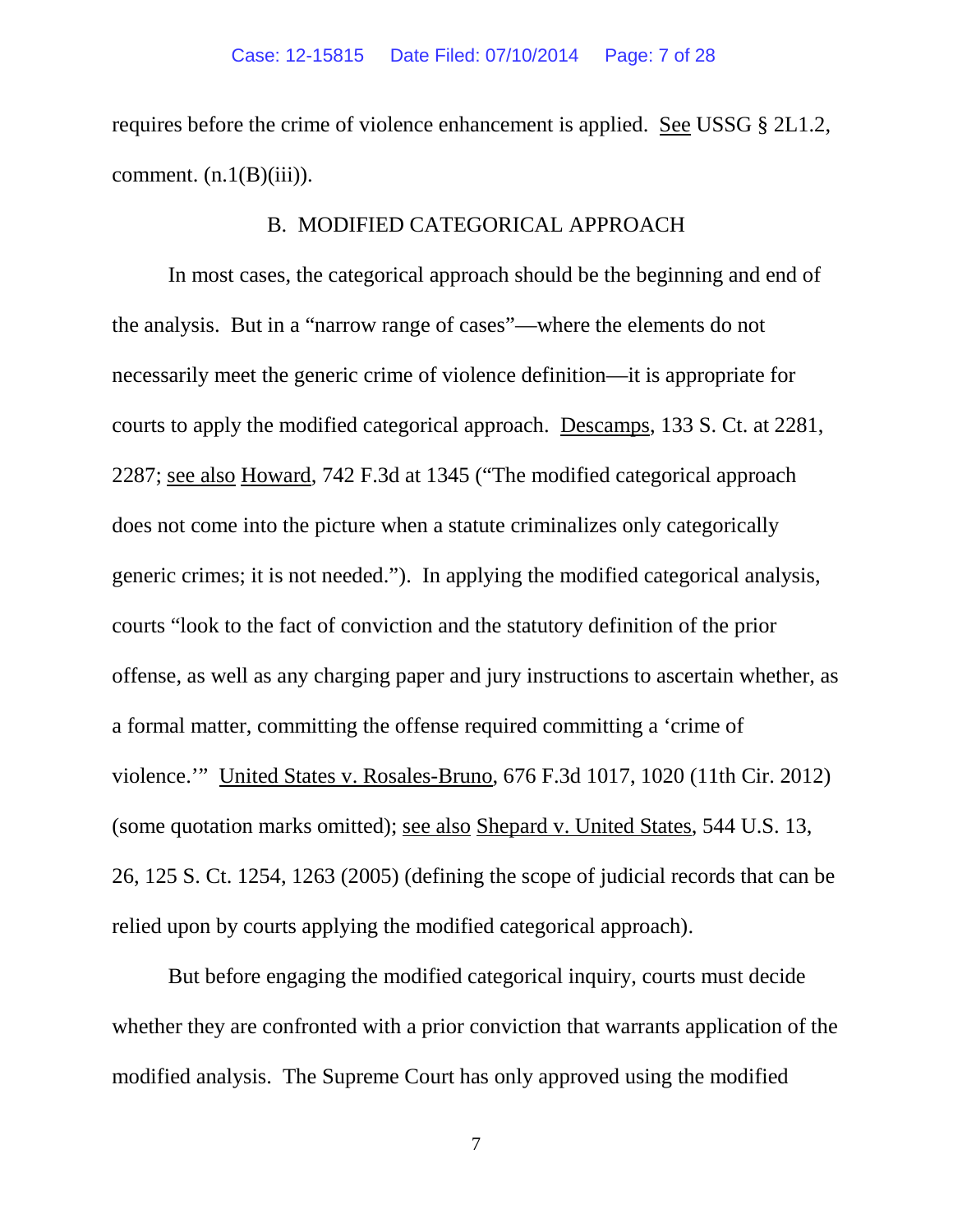categorical approach "when a prior conviction is for violating a so-called 'divisible statute.'" Descamps, 133 S. Ct. at 2281, 2286. A divisible statute is one that "sets out one or more elements of the offense in the alternative." Id. at 2281; see also Howard, 742 F.3d at 1345–46 ("Descamps tells us that a statute is divisible if it 'sets out one or more elements of the offense in the alternative—for example, stating that burglary involves entry into a building or an automobile.'" (quoting Descamps, 133 S. Ct. at 2281)). In a "typical case" brought under such a statute, "the prosecutor charges one of those two alternatives, and the judge instructs the jury accordingly." Descamps, 133 S. Ct. at 2284. A statutory scheme that is divisible, the Supreme Court elaborated, is one in which "[a] prosecutor charging a violation . . . must generally select the relevant elements from its list of alternatives. And the jury, as instructions in the case will make clear, must then find that element, unanimously and beyond a reasonable doubt." Id. at 2289 (footnote omitted) (citation omitted).

By contrast, "[n]one of that is true of an overbroad, indivisible statute." Id. at 2290. "A sentencing court, to be sure, can hypothetically reconceive [an indivisible] statute in divisible terms." Id. But if the statutory scheme is not such that it would typically require the jury to agree to convict on the basis of one alternative as opposed to the other, then the statute is not divisible in the sense required to justify invocation of the modified categorical approach. Id. This is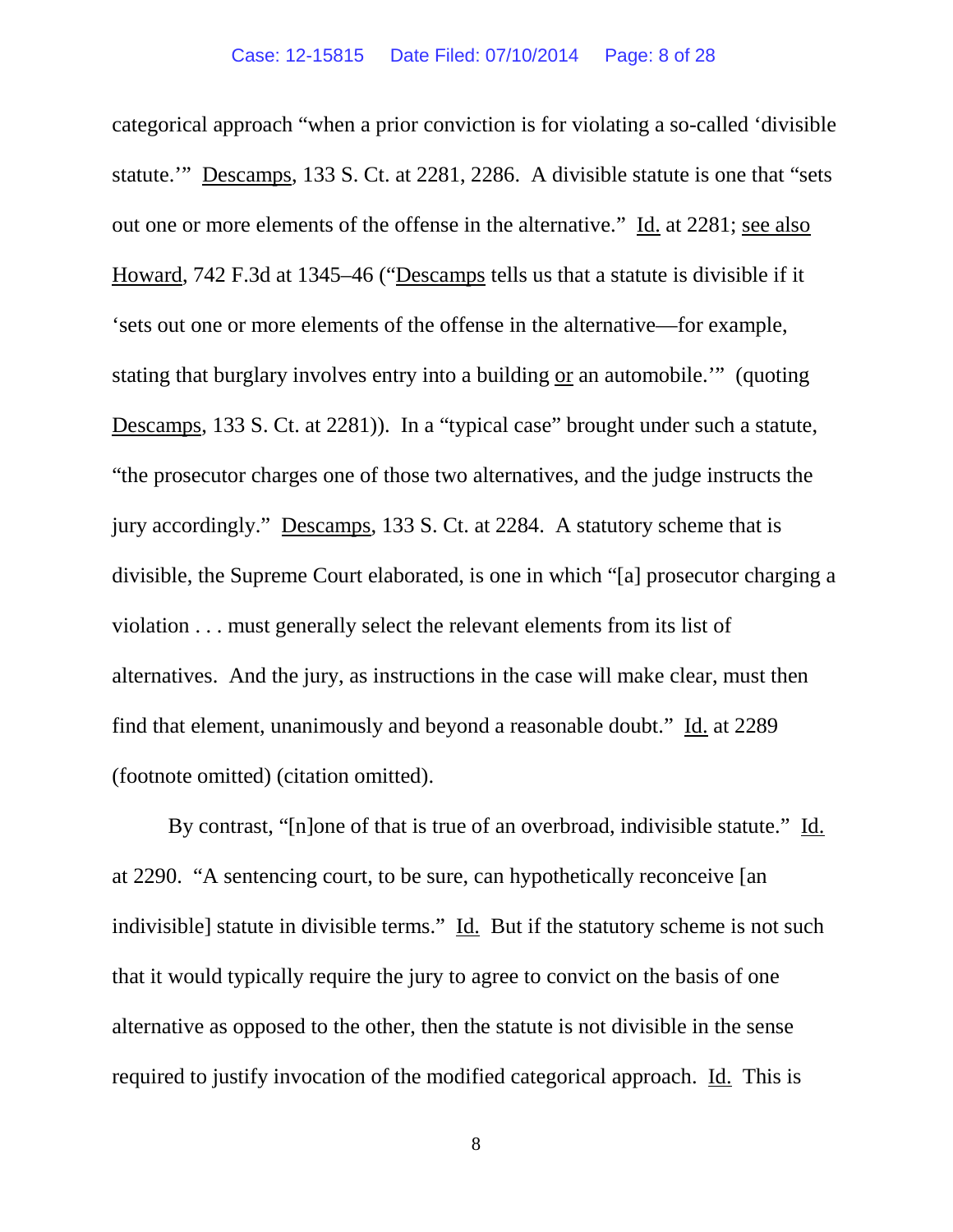true "even if in many cases[] the jury could have readily reached consensus" on a fact that would satisfy the crime of violence definition. Id. If the jury is not required to decide which of the statute's alternative bases for guilt applies to a given defendant, then "a later sentencing court cannot supply that missing judgment." Id.

The Supreme Court's effort to distinguish divisible and indivisible statutes makes clear that we should ask ourselves the following question when confronted with a statute that purports to list elements in the alternative: If a defendant charged with violating the statute went to trial, would the jurors typically be required to agree that their decision to convict is based on one of the alternative elements? If that is true, then the statute is divisible, and the sentencing court can turn to the modified categorical approach to determine which of the alternative elements formed the basis of the particular conviction underlying the proposed sentence enhancement. If not, then the statute is both overbroad and indivisible and cannot serve as a predicate offense for purposes of a sentence enhancement.

Determining whether a statute is divisible may be difficult sometimes. See id. at 2285 n.2. Still, "courts should usually be able to determine whether a statute is divisible by simply reading its text and asking if its elements or means are drafted in the alternative." Howard, 742 F.3d at 1346 (quotation marks omitted). In conducting this analysis in our Circuit, sentencing courts "are bound to follow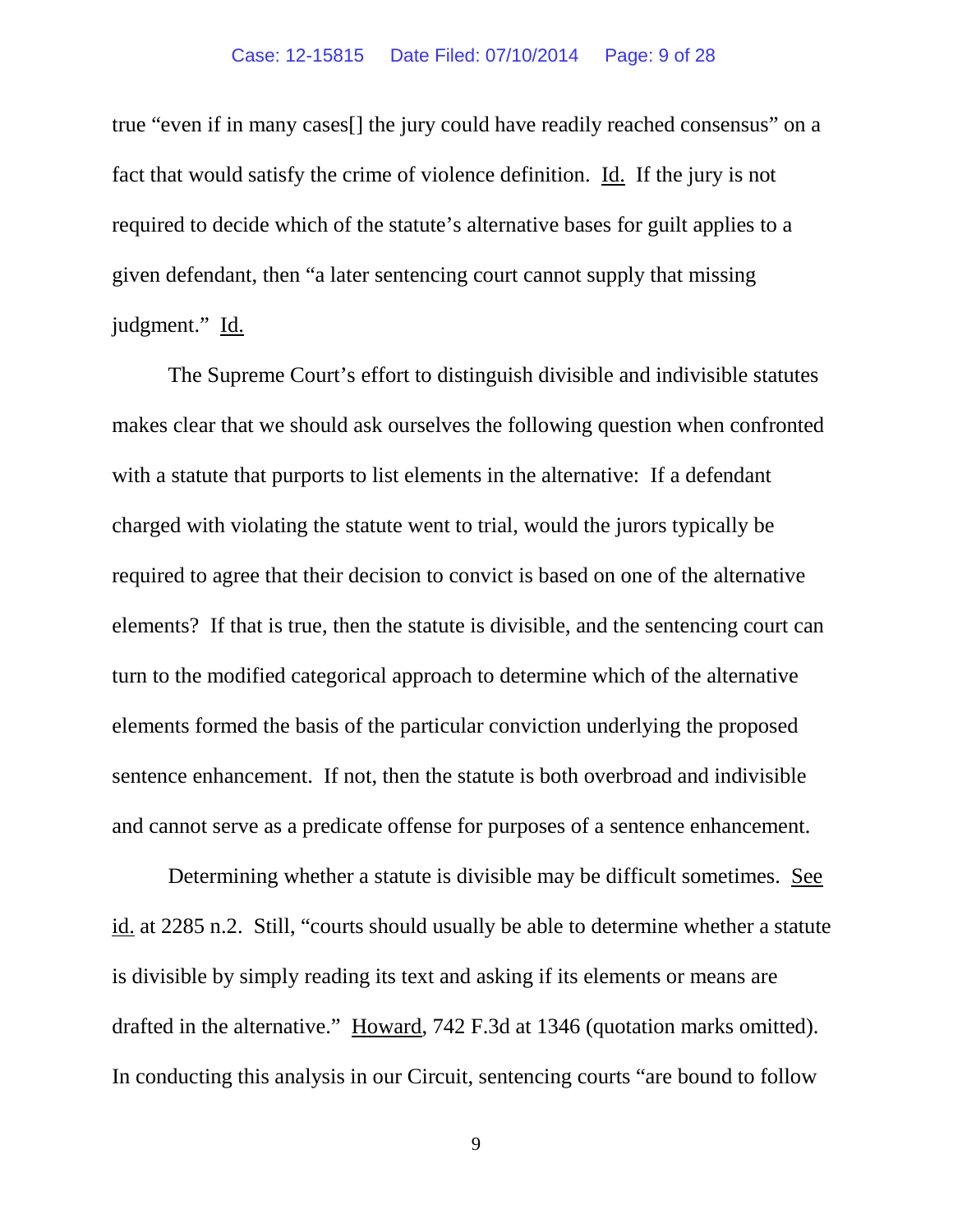any state court decisions that define or interpret the statute's substantive elements because state law is what the state supreme court says it is." Id. at  $1346 \& n.5$ (explaining the law of this Circuit, while noting that "Descamps left open the question whether sentencing courts deciding divisibility issues should be bound by state court decisions about the elements of a crime"). Barring guidance from the state courts interpreting the statute, courts should apply traditional tools of statutory interpretation to decide whether a statute sweeping broader than a generic offense is divisible and thus amenable to analysis under the modified categorical approach.

Once a court confirms that the statute of prior conviction is divisible, then and only then—can it analyze the conviction under the modified categorical approach. Descamps, 133 S. Ct. at 2285; see also Donawa, 735 F.3d at 1280–81. This approach permits courts to examine not just the statute of conviction but also reliable materials in the record of conviction "to determine whether the prior conviction falls under a particular statutory phrase that qualifies it as a 'crime of violence."<sup>[2](#page-9-0)</sup> Rosales-Bruno, 676 F.3d at 1020. "Where, as here, the prior

<span id="page-9-0"></span> $2^{\circ}$  Of course, as this Court recognized in Howard, application of the modified categorical approach may not be necessary even for a divisible statute if none of the alternative elements qualifies as a crime of violence. 742 F.3d at 1346. "If that is the case, even though the statute is divisible, the court can and should skip over any Shepard documents and simply declare that the prior conviction is not a predicate offense based on the statute itself." Id. The point here is that courts should feel free to pursue the most efficient means of deciding a particular case, id. at 1347, provided they adhere strictly to the several reminders federal courts have recently received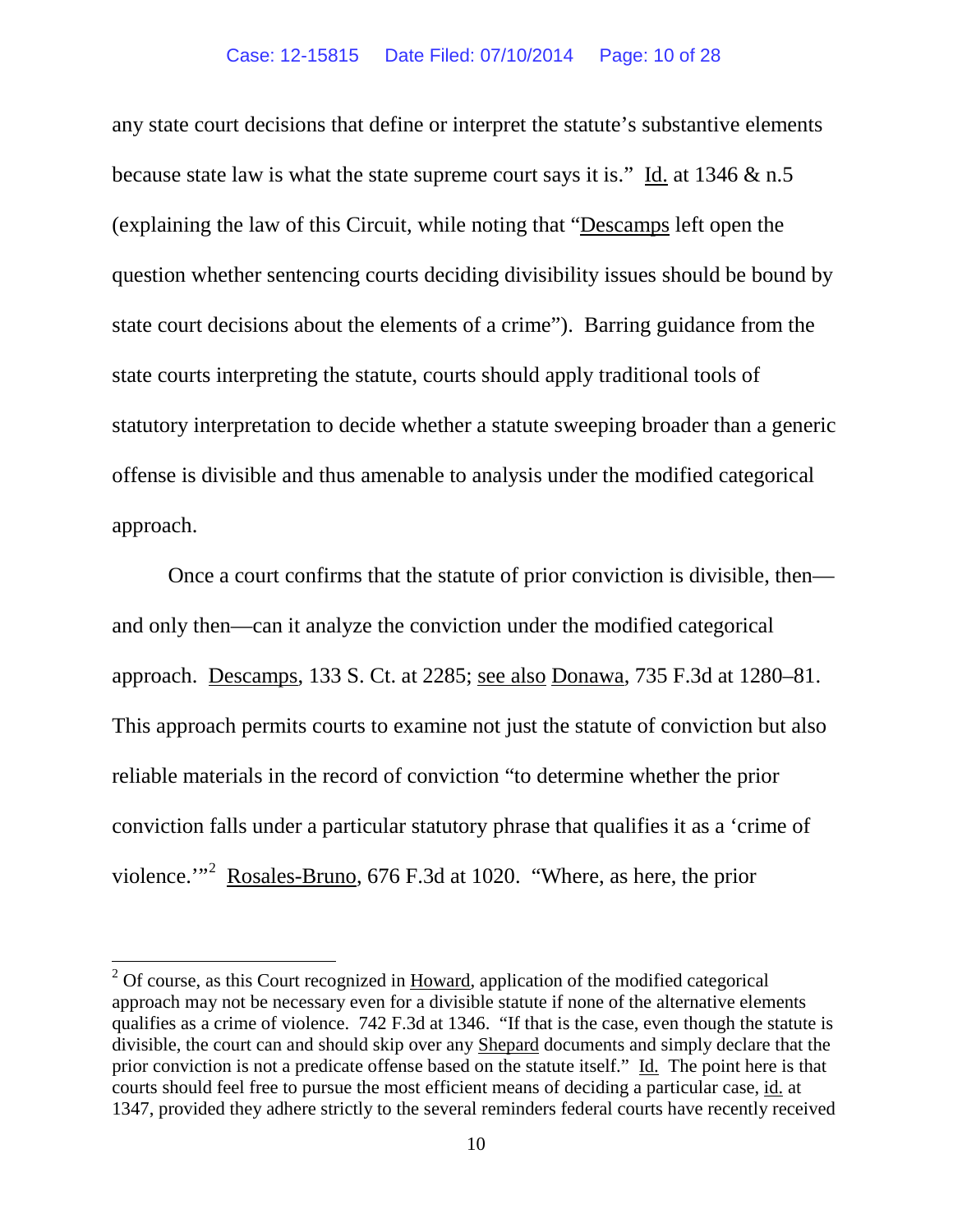#### Case: 12-15815 Date Filed: 07/10/2014 Page: 11 of 28

conviction stems from a guilty plea, the materials we review include the terms of the charging document, the terms of a plea agreement or transcript of colloquy . . . [or] some comparable judicial record of this information. In that vein, we may also rely on facts contained in a presentence investigation report (PSR), so long as those facts are undisputed."  $\underline{Id}$ . (citation omitted) (quotation marks omitted).<sup>[3](#page-10-0)</sup>

But, as the Supreme Court has recognized, treating the modified categorical approach as entirely untethered from the principles underlying the categorical approach is not appropriate. See Descamps, 133 S. Ct. at 2285. Rather, the modified categorical approach "retains the categorical approach's central feature: a focus on the elements, rather than the facts, of a crime." Id. The purpose is to avoid "the sort of post hoc investigation into the facts of predicate offenses that we have long deemed undesirable." Moncrieffe, 133 S. Ct. at 1690. And here, that limitation also effectuates the Sentencing Commission's intent—USSG § 2L1.2's crime of violence definition explicitly calls for courts to focus on the elements of a prior conviction, not the facts of the prior conduct resulting in that conviction. This is evidence that the Commission did not "want[] to increase a sentence based on the facts of a prior offense," for if it had desired such an inquiry "it presumably would have said so." Descamps, 133 S. Ct. at 2287.

 $\overline{\phantom{a}}$ 

from the Supreme Court that the focus is always on the elements of a prior conviction and never on the facts of the underlying conduct.

<span id="page-10-0"></span><sup>&</sup>lt;sup>3</sup> Because it makes no difference in the outcome here, we assume that continued reliance on undisputed facts included in the PSR is appropriate after Descamps.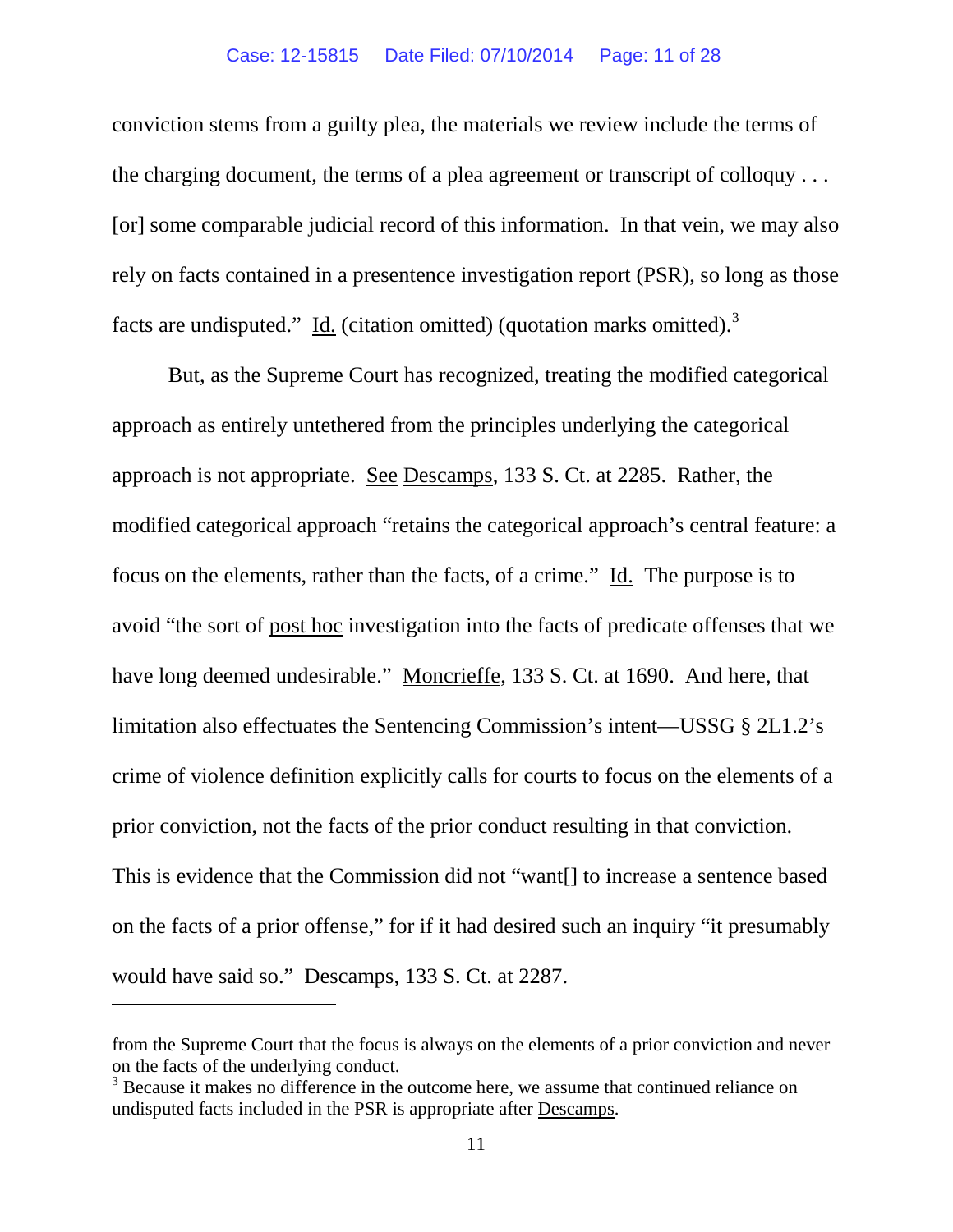When we analyze a particular conviction under a divisible statute in an effort to determine which of the alternative elements formed the basis of the prior conviction, we must ask: Which "version" of the divisible statute formed the basis of the conviction—that is, which of the alternative elements did the jury all agree to or the defendant necessarily admit? See Descamps, 133 S. Ct. at 2284; Shepard, 544 U.S. at 25–26, 125 S. Ct. at 1262–63 (plurality opinion). The goal is to determine "which statutory phrase was the basis for the conviction," Johnson, 559 U.S. at 144, 130 S. Ct. at 1273, to ensure that the defendant was "convicted, in the deliberate and considered way the Constitution guarantees," Descamps, 133 S. Ct. at 2290, of an offense meeting the USSG § 2L1.2 crime of violence definition. Whether the defendant's conduct is such that he "hypothetically could have been convicted" of a crime of violence is irrelevant, even when engaging the modified categorical inquiry. Id. at 2288. Such a "circumstance-specific review is just what the categorical approach precludes. And as we have explained, we adopted the modified approach to help implement the categorical inquiry, not to undermine it." Id. at 2292–93.

This is all to say that a sentencing court applying the modified categorical approach may not "look beyond the elements to the evidence . . . to explore whether a person convicted of one crime could also have been convicted of another, more serious offense." Id. at 2292. The Supreme Court has clearly told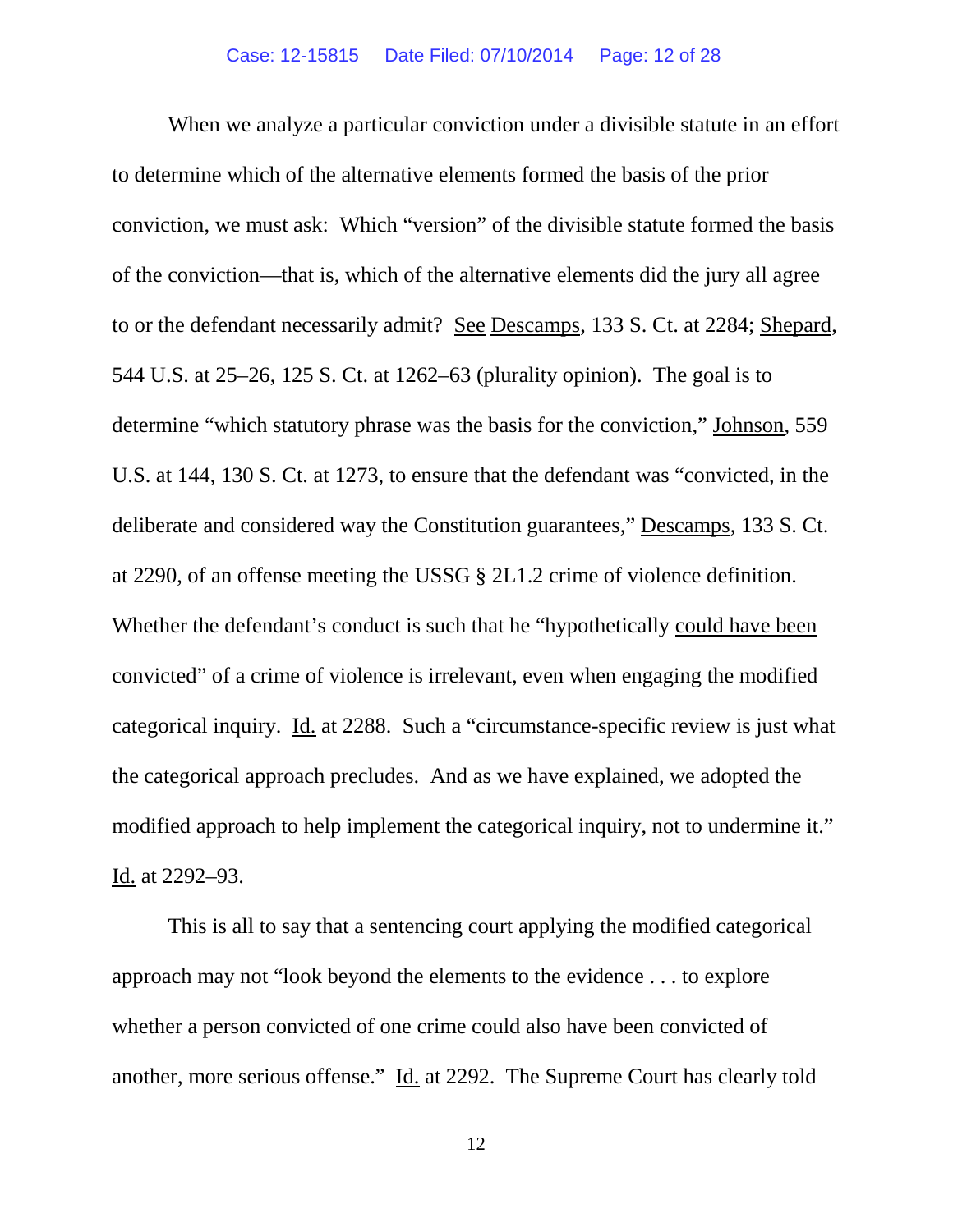us, as well as the sentencing courts, that we must resist the urge, tempting though it may be, to apply an enhancement based on the conduct in which a defendant actually engaged. Where the judge or jury made no finding of an element at the time a defendant was actually convicted of the earlier crime, it is decidedly not our role to step in and do it now. Rather, the enhancement must be based only on the elements for which the defendant was convicted at the time.

#### III. APPLICATION

With this legal backdrop in mind, we turn to Mr. Estrella's sentence. The District Court's application of the crime of violence enhancement was proper only if Mr. Estrella's prior conviction "has as an element the use, attempted use, or threatened use of physical force against the person of another." USSG § 2L1.2, comment.  $(n.1(B)(iii))$ . Mr. Estrella argues that his conviction  $(1)$  has no element requiring the use of "physical" force as defined in Johnson v. United States, 559 U.S. 133, 130 S. Ct. 1265 (2010) (the quantum-of-force requirement), and (2) has no element requiring that the force used, attempted, or threatened be directed against a person (the against-a-person requirement).

The District Court based the enhancement on Mr. Estrella's prior conviction under Fla. Stat. § 790.19, which provides:

Whoever wantonly or maliciously, shoots at, within, or into, or throws any missile or hurls or projects a stone or other hard substance which would produce death or great bodily harm, at, within, or in any public or private building, occupied or unoccupied, or public or private bus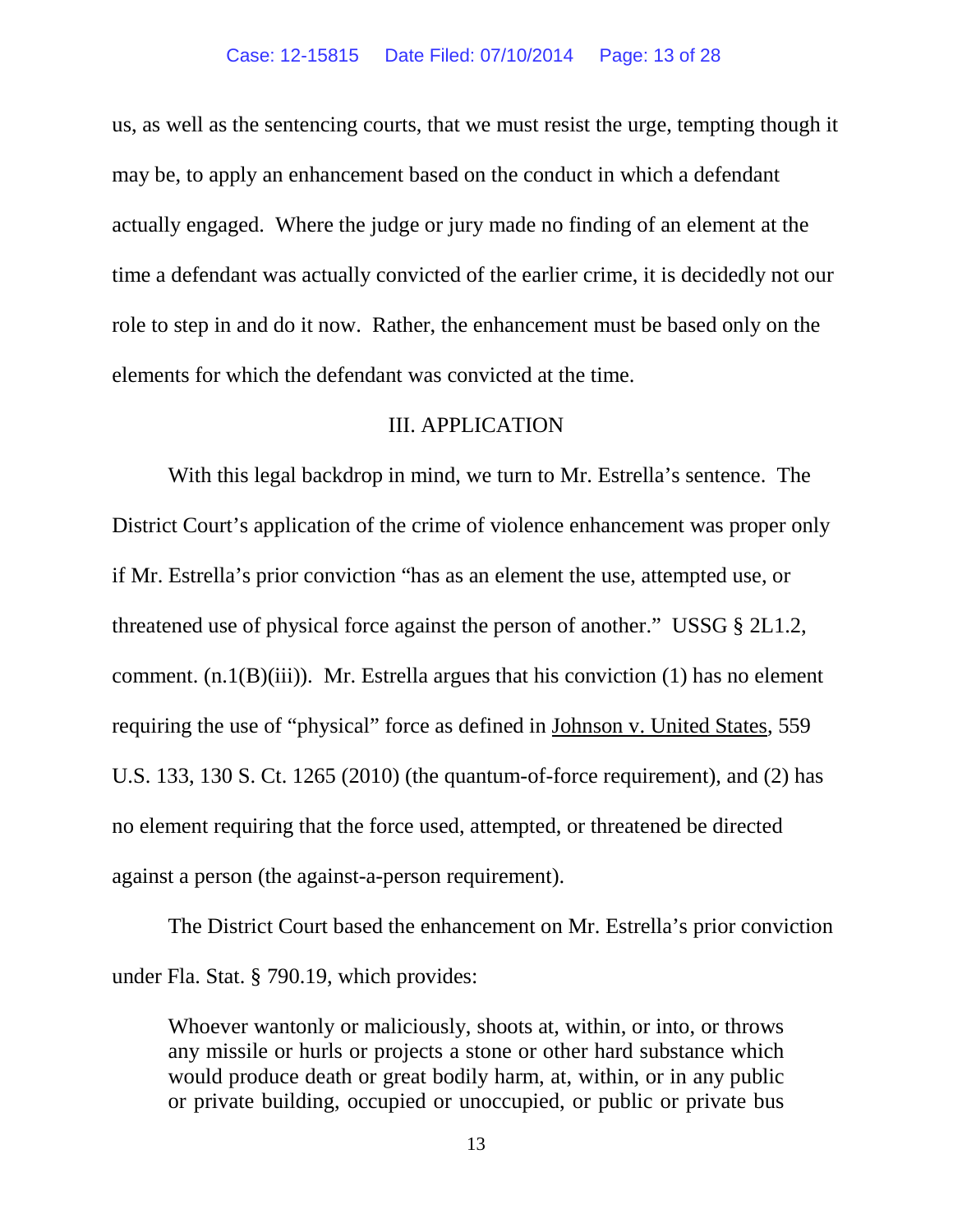or any train, locomotive, railway car, caboose, cable railway car, street railway car, monorail car, or vehicle of any kind which is being used or occupied by any person, or any boat, vessel, ship, or barge lying in or plying the waters of this state, or aircraft flying through the airspace of this state shall be guilty of a felony of the second degree . . . .

The only two elements that might equate, either in isolation or when considered together, to an element requiring the use, attempted use, or threatened use of physical force against a person are (1) the element regarding the type of structure targeted or (2) the mens rea element. We analyze each of these elements in turn, but ultimately conclude that neither element, in isolation or in tandem, satisfies the against-a-person requirement. This conclusion settles the question now before us, and there is no need to consider whether the quantum-of-force requirement is met, because both aspects of the crime of violence definition must be met before the enhancement may be applied. It was therefore error for the District Court to enhance Mr. Estrella's sentence under USSG § 2L1.2(b)(1)(A)(ii).

### A. THE TYPE-OF-STRUCTURE-TARGETED ELEMENT

Applying the categorical approach first, we conclude that the element defining the type of structure targeted is not one that categorically means that there was physical violence used, attempted, or threatened against a person. Rather, it is an element that describes a range of conduct, some of which does not meet the against-a-person requirement. Cf. Donawa, 735 F.3d at 1280 ("The modified categorical approach applies when the state statute is 'divisible'—that is, when it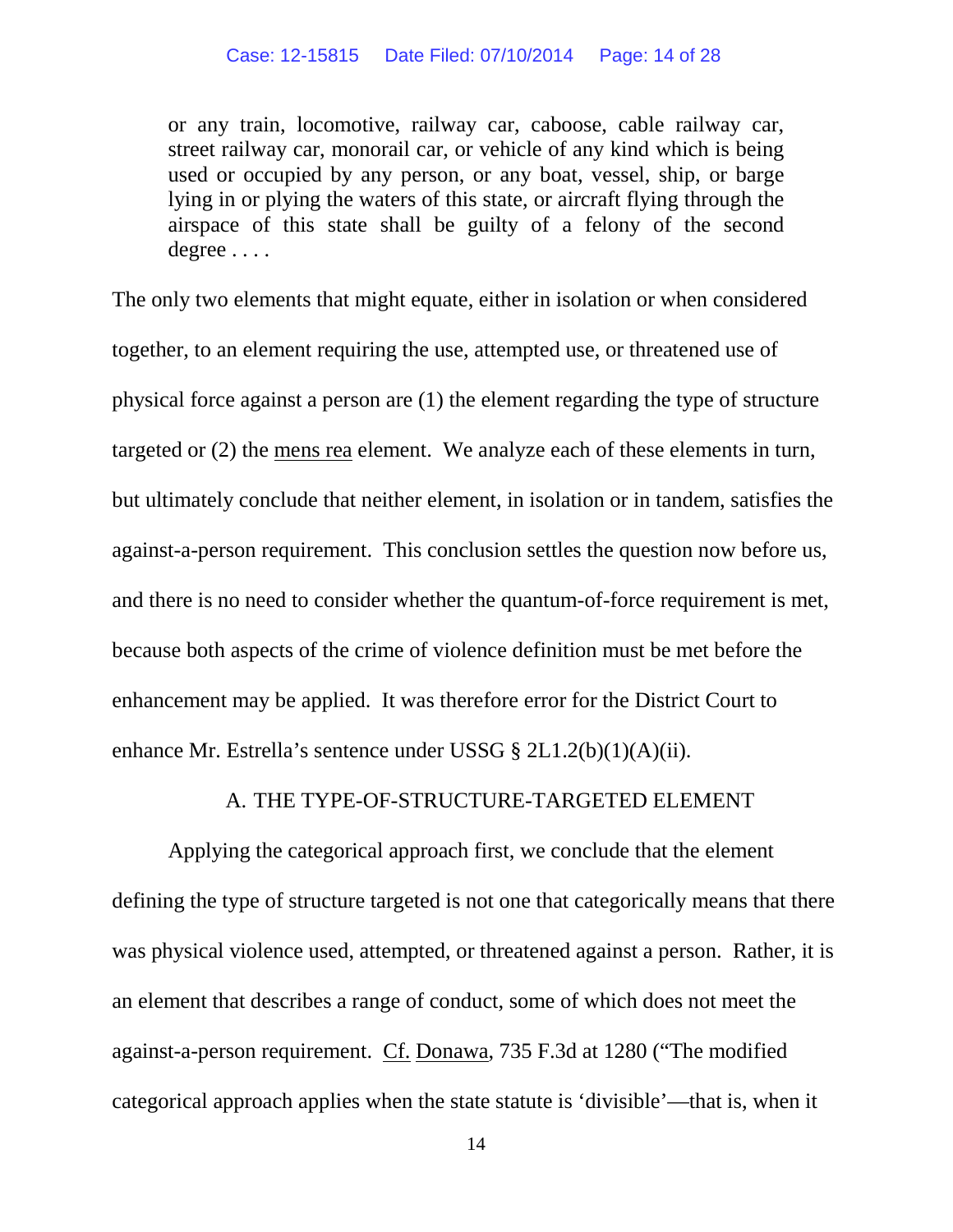punishes some conduct that would satisfy the elements of a federal felony and some conduct that would not."). For example, the element can be satisfied if a defendant shoots into a building he knows is not occupied. This conduct clearly targets property and not a person. This example makes clear that the element covers a broader swath of conduct than the crime of violence definition, and therefore is not categorically an element satisfying the crime of violence definition.

Moving on to the next stage of the inquiry, we must decide whether the typeof-structure-targeted element is defined in such a way that it "effectively create[s] several different crimes." Donawa, 735 F.3d at 1281; see also Descamps, 133 S. Ct. at 2285. It clearly does. This element is satisfied if there is proof that the defendant targeted any of the following alternative structures: (1) a public or private building, occupied or unoccupied; (2) a public or private bus; (3) (i) a train being used or occupied by any person, (ii) a railway car being used or occupied by any person, (iii) a vehicle being used or occupied by any person, etc.; (4) a boat, vessel, ship, or barge lying in or plying the waters of this state; or (5) an aircraft flying through the air space of this state. See Fla. Stat. § 790.19. Based upon what Descamps teaches us, it is clear from the face of the statute that each of these different structures is a separate element. See Nijhawan v. Holder, 557 U.S. 29, 35, 129 S. Ct. 2294, 2299 (2009) ("A single Massachusetts statute section entitled 'Breaking and Entering at Night,' for example, criminalizes breaking into a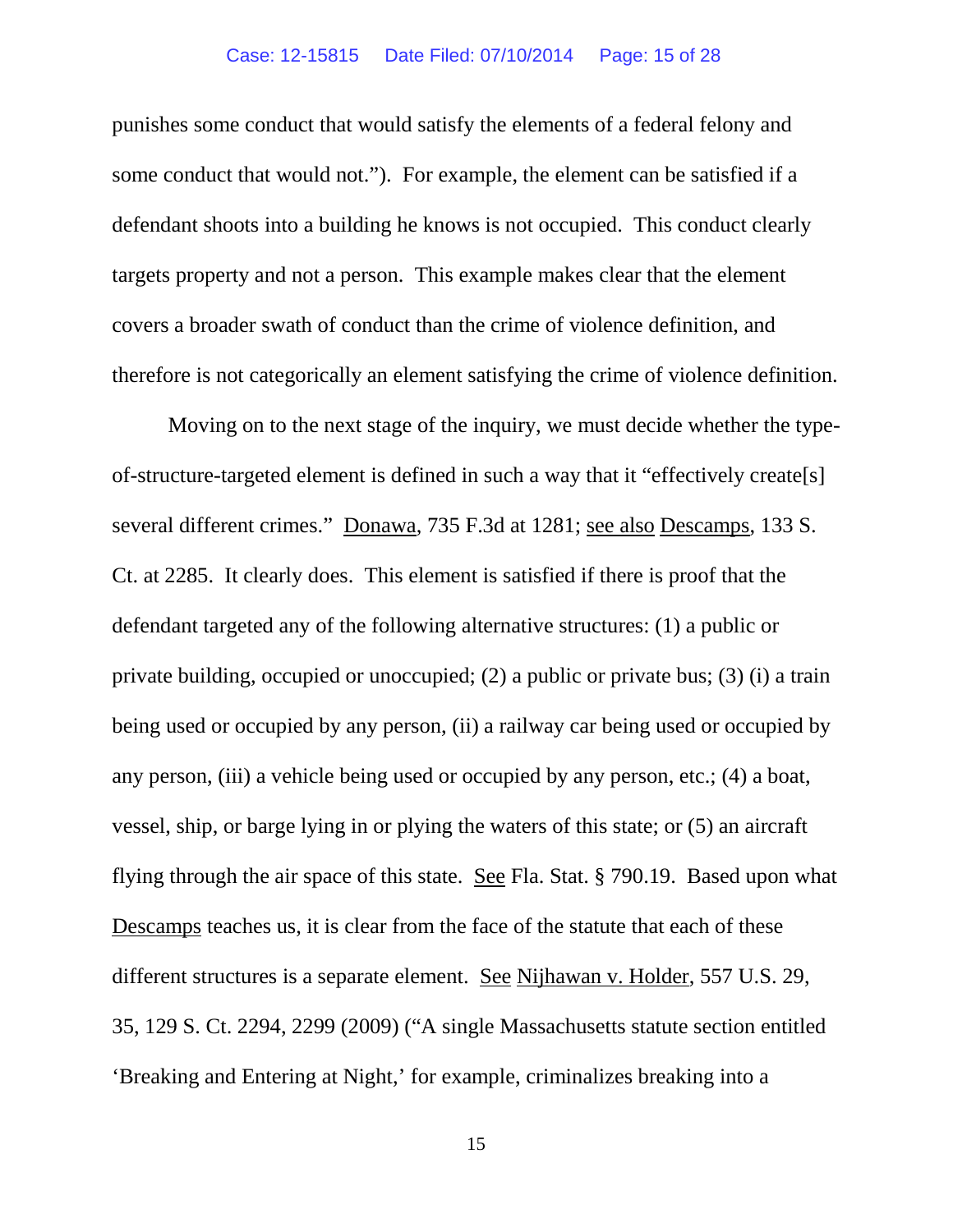'building, ship, vessel or vehicle.' In such an instance, we have said, a court must determine whether an offender's prior conviction was for the violent, rather than the nonviolent, break-ins that this single five-word phrase describes (e.g., breaking into a building rather than into a vessel), by examining the indictment or information and jury instructions, or, if a guilty plea is at issue, by examining the plea agreement, plea colloquy or some comparable judicial record of the factual basis for the plea." (citations omitted) (quotation marks omitted)); Shepard, 544 U.S. at 17, 25–26, 125 S. Ct. at 1257, 1262–63 (considering a burglary statute criminalizing entry into buildings as well as "boats and cars," and authorizing application of the modified categorical approach to try to discern whether the conviction was for generic or non-generic burglary); Taylor, 495 U.S. at 602, 110 S. Ct. at 2160 (explaining that there is a "narrow range of cases" where a sentencing court may go beyond the mere fact of conviction, and hypothesizing a burglary statute "includ[ing] entry of an automobile as well as a building" as one case permitting deeper inquiry); see also Descamps, 133 S. Ct. at 2283–85 (discussing these cases).

Because the type-of-structure element is divisible, we invoke the modified categorical approach to determine whether Mr. Estrella's conviction under the element of targeting "a vehicle being used or occupied by a person" equates to an element meeting the against-a-person requirement. In answering this question, we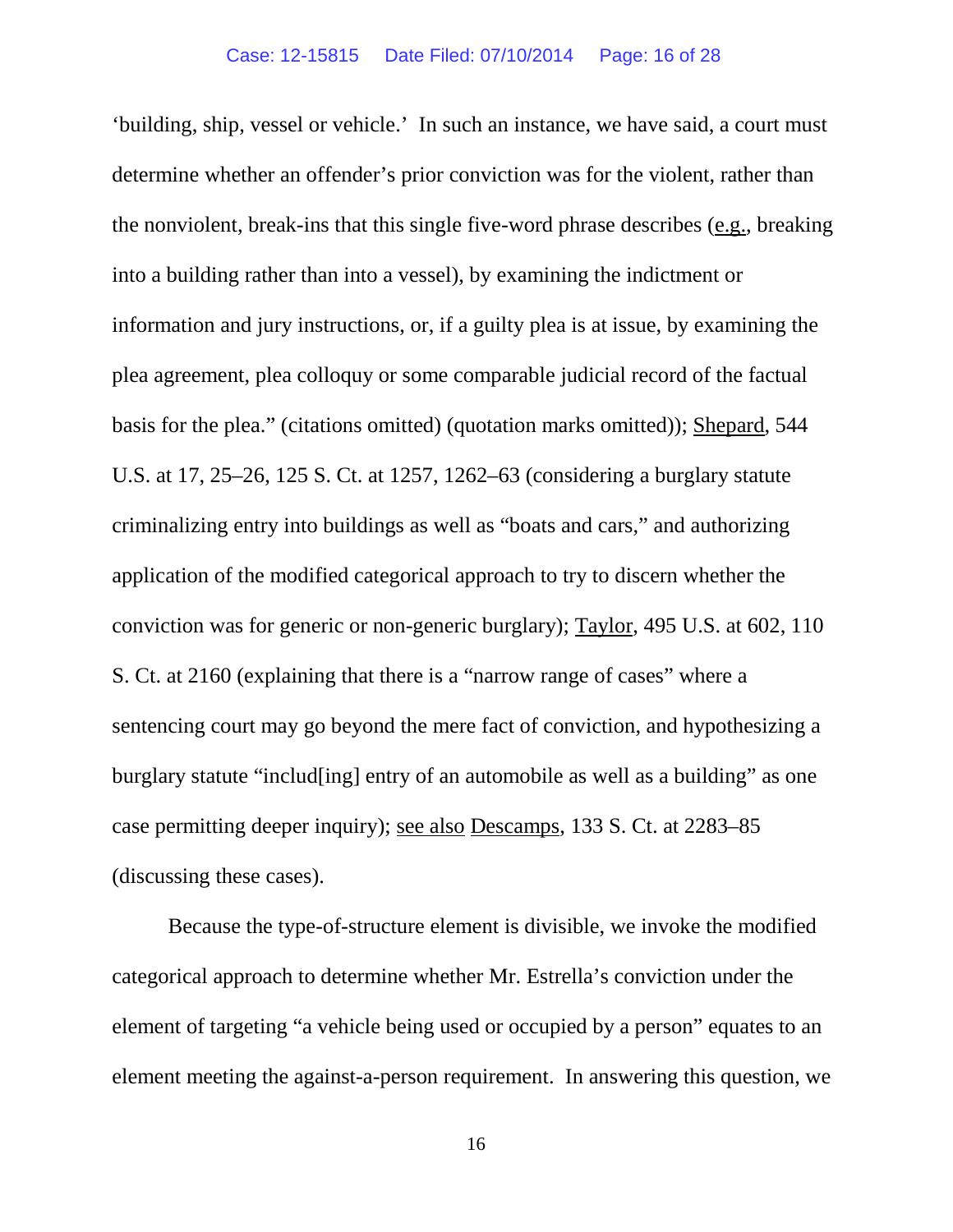benefit from the analysis engaged by several of our sister Circuits in addressing whether an element requiring that force be directed at occupied property equates to an element requiring the use, attempted use, or threatened use of physical force against the occupant.<sup>[4](#page-16-0)</sup>

First, the Fifth Circuit in United States v. Alfaro, 408 F.3d 204 (5th Cir. 2005), considered whether a prior conviction under a Virginia statute for shooting into an occupied dwelling constitutes a crime of violence for purposes of the USSG § 2L1.2 enhancement. The Fifth Circuit held that the statute under which Mr. Alfaro was convicted does not have an element requiring the use, threatened use, or attempted use of force "against the person of another." Id. at 209. It held that the against-a-person requirement was not met because "a defendant could violate [the] statute merely by shooting a gun at a building that happens to be occupied without actually shooting, attempting to shoot, or threatening to shoot another person." Id.; cf. United States v. Hernandez-Rodriguez, 467 F.3d 492, 495 (5th

<span id="page-16-0"></span><sup>4</sup> Florida has also considered whether a violation of Fla. Stat. § 790.19 meets the state's definition of a crime of violence. Paul v. State, 129 So. 3d 1058 (Fla. 2013). The Florida Supreme Court concluded that a conviction for throwing a deadly missile or shooting into an occupied vehicle under the statute "necessarily involves the use or threat of physical force or violence against an individual." Id. at 1059. We are mindful that state court opinions regarding the elements of a criminal conviction are binding on the federal courts in this Circuit. See Howard, 742 F.3d at 1346. However, the question we are answering here is whether those elements as defined by state law, including state court decisions, create a crime of violence for purposes of the federal sentence enhancement. We are not bound by Paul in answering this question. This is because whether conduct qualifies for a sentence enhancement under federal law "is a question of federal law, not state law. And in answering that question we are not bound by a state court's interpretation of a similar—or even identical—state statute." Johnson, 559 U.S. at 138, 130 S. Ct. at 1269.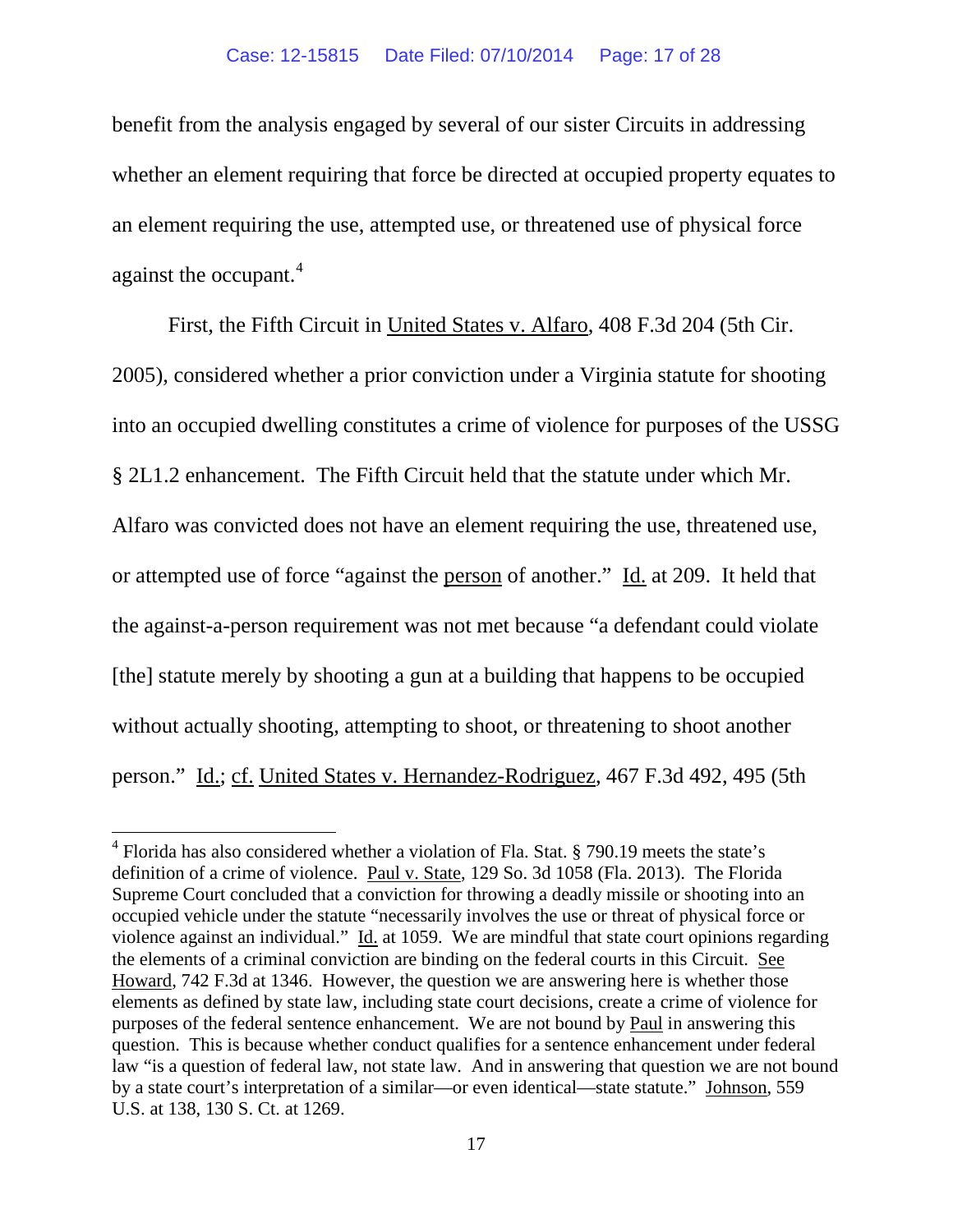Cir. 2006) (finding the against-a-person requirement satisfied because an element of the statute of conviction required that a firearm be discharged "at or in the direction of one or more individuals" $)$ .<sup>[5](#page-17-0)</sup>

The next Circuit to address a variation of the question now before us was the Tenth Circuit in United States v. Ford, 613 F.3d 1263 (10th Cir. 2010). In Ford, that Court considered whether a Kansas conviction for criminal discharge of a firearm at an occupied building or vehicle is a violent felony under the Armed Career Criminal Act. Id. at 1271. Specifically, "[t]he criminal complaint and the plea colloquy both described the crime as 'Criminal Discharge of a Firearm at an Occupied Vehicle (Severity Level 7, Person Felony).'" Id. In concluding that Mr. Ford's conviction did not have an element requiring the use, attempted use, or threatened use of physical force against a person, the Tenth Circuit approved of the distinction the Fifth Circuit drew between "convictions for discharging a firearm at or in the direction of a person and convictions for discharging a firearm at or in the direction of an occupied building or vehicle." <sup>[6](#page-17-1)</sup> Id. at 1271–72 (citing Hernandez-

<span id="page-17-0"></span><sup>&</sup>lt;sup>5</sup> Hernandez-Rodriguez suggests that <u>Alfaro</u> would control in cases where a defendant's conviction was for targeting an occupied vehicle as opposed to an occupied dwelling, although the Fifth Circuit has not published an opinion specifically addressing the occupied vehicle scenario. See Hernandez-Rodriguez, 467 F.3d at 495 ("The Virginia statute in Alfaro is more analogous to Tex. Penal Code Ann. § 22.05(b)(2), which outlaws discharging a firearm at or in the direction of a habitation, building, or vehicle with reckless disregard for whether the structure is occupied.").

<span id="page-17-1"></span> $6$  The Tenth Circuit did ultimately conclude that Mr. Ford's conviction was a violent felony for purposes of the Armed Career Criminal Act, but under a definition of violent felony not implicated here—the "residual" definition, which permits treatment as a crime of violence even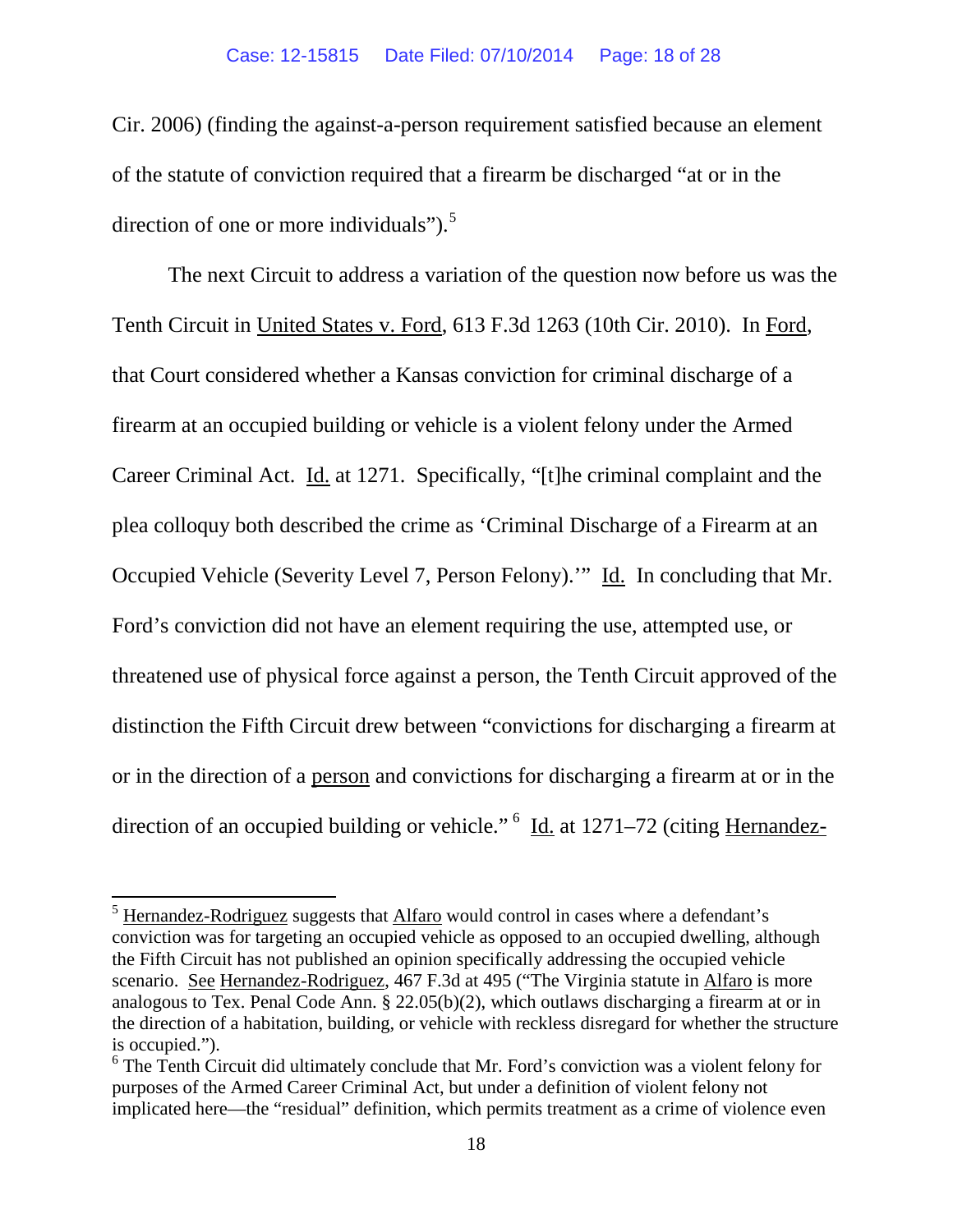Rodriguez, 467 F.3d 492, and Alfaro, 408 F.3d 204). The Tenth Circuit recognized that a statute with elements that can be satisfied by directing force at an occupied structure "requires force against a building or vehicle, but not against the person inside." Id. at 1271; see also United States v. Hernandez, 568 F.3d 827, 830 (10th Cir. 2009) (finding that an element requiring that a firearm be discharged "at or in the direction of an individual" meets the requirement that the statute have as an element the use, attempted use, or threatened use of physical force against a person). Statutes that can be satisfied merely by directing force against property that a person happens to occupy at the time, the Tenth Circuit holds, is "one step removed" from the against-a-person requirement that federal law imposes. Ford, 613 F.3d at 1271.

Most recently, the Seventh Circuit in United States v. Curtis, 645 F.3d 937 (7th Cir. 2011), considered a conviction under an Illinois statute prohibiting the discharge of a firearm "in the direction of another person or in the direction of a vehicle he or she knows or reasonably should know to be occupied by a person." Id. at 940 (quoting 720 Ill. Comp. Stat. 5/24-1.2(a)(2)). The Seventh Circuit concluded that the statute under which Mr. Curtis was convicted categorically involves the use, attempted use, or threatened use of physical force against a

 $\overline{\phantom{a}}$ 

if there is no element requiring the use, attempted use, or threatened use of physical force against a person so long as the crime otherwise involves conduct that presents a serious potential risk of physical injury to another. Ford, 613 F.3d at 1272–73.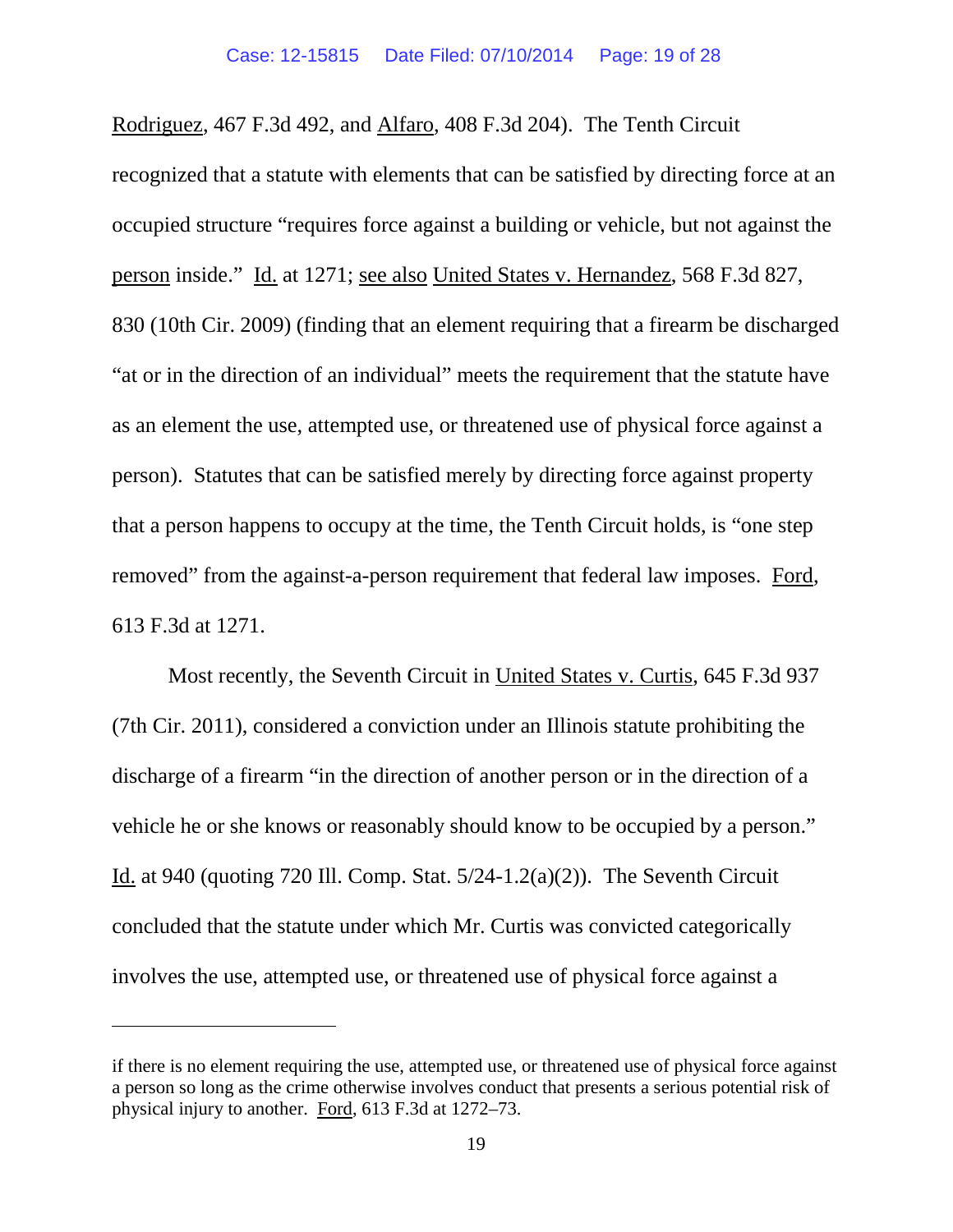#### Case: 12-15815 Date Filed: 07/10/2014 Page: 20 of 28

person. Id. at 941. In reaching this conclusion, the Seventh Circuit emphasized that "[v]ehicles as a class are generally quite smaller than buildings," and therefore much closer in size in proportion to the average person. Id. at 942. Thus, because vehicles and people are relatively comparable in size, the Seventh Circuit held that Mr. Curtis's conviction for shooting in the direction of a vehicle he knew or reasonably should have known to be occupied met the against-a-person requirement "because one cannot commit that act without shooting, attempting to shoot, or threatening to shoot at that person in the vehicle." Id.

But the scope of the Seventh Circuit's holding is limited. The Court repeatedly emphasized that the statute it considered in Curtis permitted conviction only if the shooter knew or reasonably should have known that the vehicle was occupied. Id. at 940–42. The Seventh Circuit praised the government for "properly conced[ing] at oral argument" that "had [Mr.] Curtis fired in the direction of a car he should not have reasonably known to be occupied, (for instance, [Mr.] Curtis fired in the direction of a parked car awaiting crushing at a junkyard), he could not be convicted of this aggravated discharge of a firearm offense because that action would be akin to criminal damage to property—not aggravated discharge of a firearm." Id. at 942. That conduct, the Seventh Circuit noted, "would not involve the use, attempted use, or threatened use of physical force against another person," even if the car ultimately proved to be occupied. Id.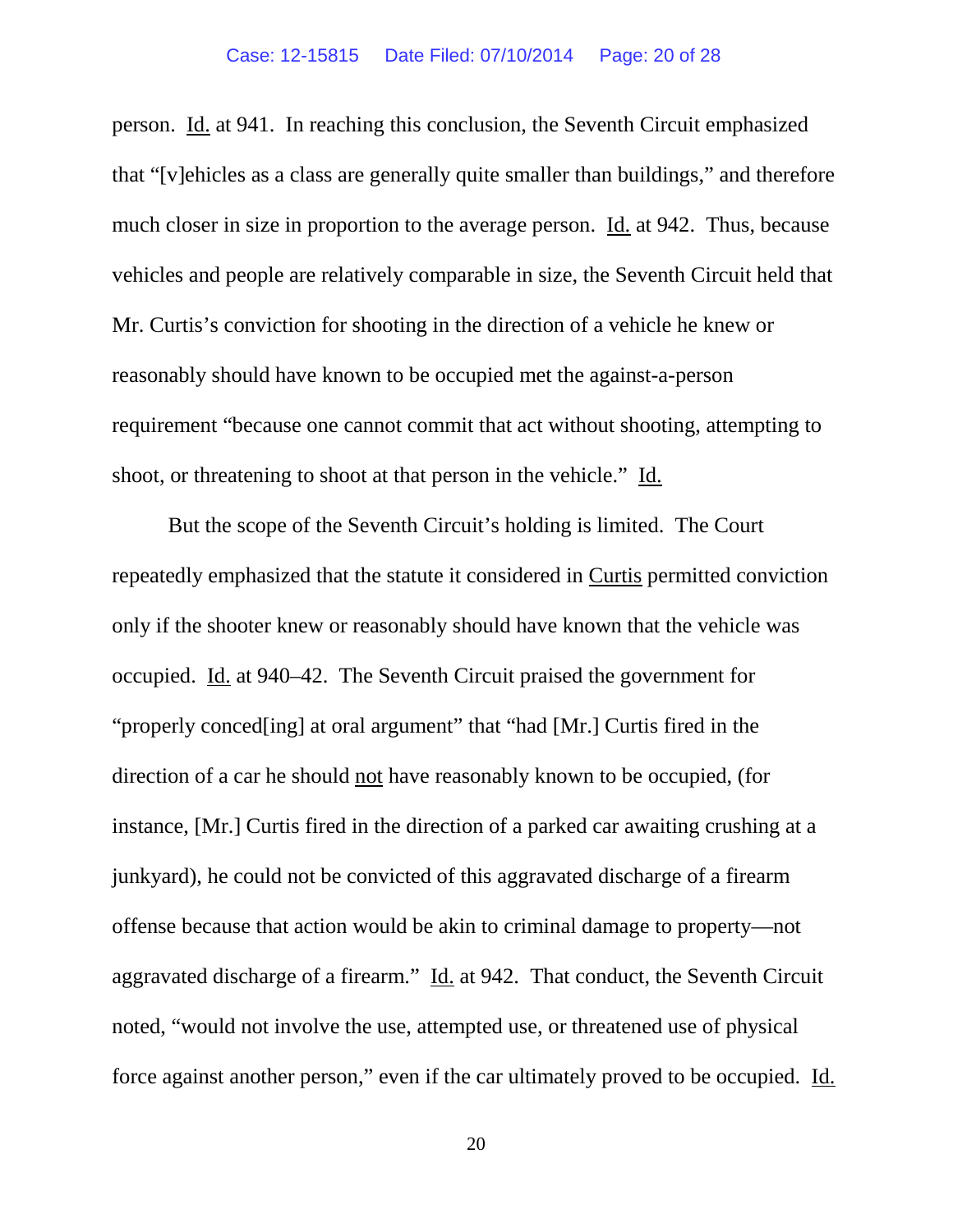at 942. This limitation in the Seventh Circuit's holding is important, because it signals that Court's recognition that merely directing physical force at property that happens to be occupied would not, in every case, satisfy the requirement that force be directed at a person. In a circumstance like this, the Seventh Circuit would look to the mens rea required for conviction in order to determine whether the element of targeting occupied property equates to an element requiring the use, attempted use, or threatened use of physical force against the occupant. See id.<sup>[7](#page-20-0)</sup>

These cases—Alfaro, Ford, and Curtis—are instructive. They all support the conclusion that directing physical force against an occupied vehicle, without more, does not permit application of the USSG  $\S$  2L1.2 crime of violence enhancement.<sup>[8](#page-20-1)</sup> We are persuaded by the logic underlying these cases. Where an element would

<span id="page-20-0"></span> $<sup>7</sup>$  In an unpublished opinion, the Fourth Circuit summarily adopted the Seventh Circuit's</sup> conclusion in Curtis without addressing its reasoning. See United States v. Wilkerson, 492 F. App'x 447, 449 (4th Cir. 2012). The Ninth Circuit has, consistent with the Seventh Circuit, found that a statute's mens rea element may preclude a finding that a conviction for discharging a firearm at occupied property is a crime of violence. See United States v. Narvaez-Gomez, 489 F.3d 970, 975–77 (9th Cir. 2007) (finding that a conviction for maliciously or willfully discharging a firearm at an inhabited or occupied house, building, vehicle, aircraft, housecar, or camper is not categorically a crime of violence under USSG § 2L1.2 because a conviction may result from purely reckless conduct).

<span id="page-20-1"></span> $8$  This is not to suggest, however, that the Circuits' reasoning is wholly harmonious. As Curtis recognizes, the result the Seventh Circuit reaches depends to some extent on a difference between the nature of the structure before it and the nature of the structure that was before the Fifth Circuit in Alfaro. Curtis, 645 F.3d at 942. It continues to be the case that the Fifth Circuit could reject the distinction drawn by the Seventh Circuit. And the Tenth Circuit could decline to follow the Seventh Circuit in finding that targeting an occupied vehicle may in some circumstances equate to a crime of violence so long as the defendant had a certain mental state. This nuanced tension does not, however, change the fact that Ford and Curtis directly, and Alfaro and Hernandez-Rodriguez by extension, all support the conclusion that targeting an occupied vehicle, without more, does not meet the crime of violence definition. Neither does the statute we now consider in Mr. Estrella's case implicate these potential points of future divergence among the Circuits.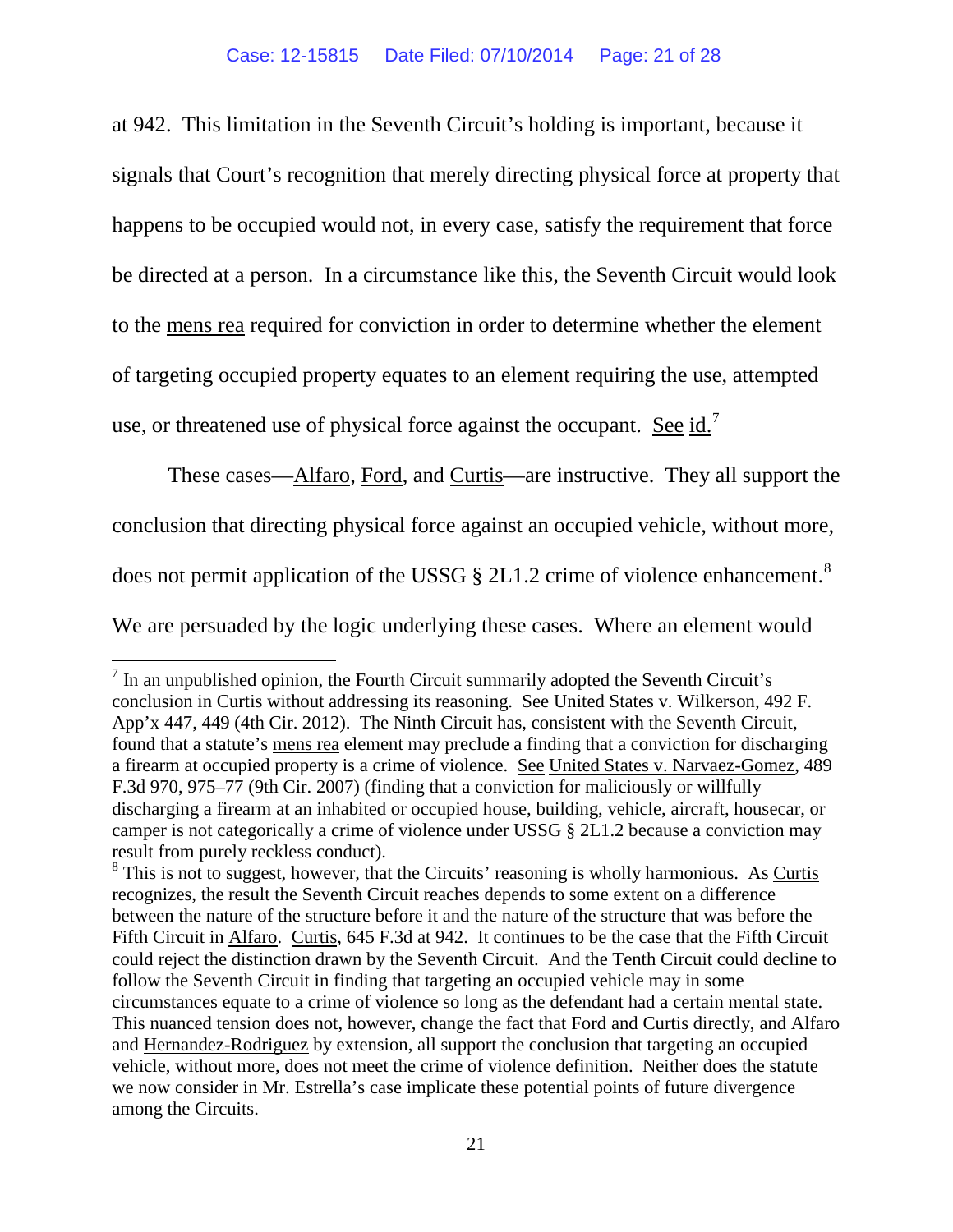#### Case: 12-15815 Date Filed: 07/10/2014 Page: 22 of 28

permit conviction whenever the defendant targets property that happens to be occupied, that element is "akin to criminal damage to property," Curtis, 645 F.3d at 942, and covers conduct broader than the crimes against persons to which the USSG § 2L1.2 crime of violence enhancement is supposed to apply.

Our review of the Sentencing Commission's varying definitions for a crime of violence throughout the Sentencing Guidelines makes it clear that the USSG § 2L1.2 crime of violence enhancement should not be interpreted in a way that risks application of the enhancement to true property offenses. In USSG § 2L1.2, the Commission decided to treat as crimes of violence only those statutes that have as an element the use, attempted use, or threatened use of physical force against a person. USSG  $\S 2L1.2$ , comment.  $(n.1(B)(iii))$ . By contrast, where sentence enhancements are intended to apply for both crimes against person and crimes against property, the relevant sentencing provision explicitly says so. See 18 U.S.C. § 924(c)(3)(A) (defining a crime of violence for Armed Career Criminal Act purposes as any felony that "has as an element the use, attempted use, or threatened use of physical force against the person or property of another" (emphasis added)). When language is included in one statutory provision but not included in another related provision, that omission has an important meaning that we cannot ignore. See Pretka v. Kolter City Plaza II, Inc., 608 F.3d 744, 763 (11th Cir. 2010).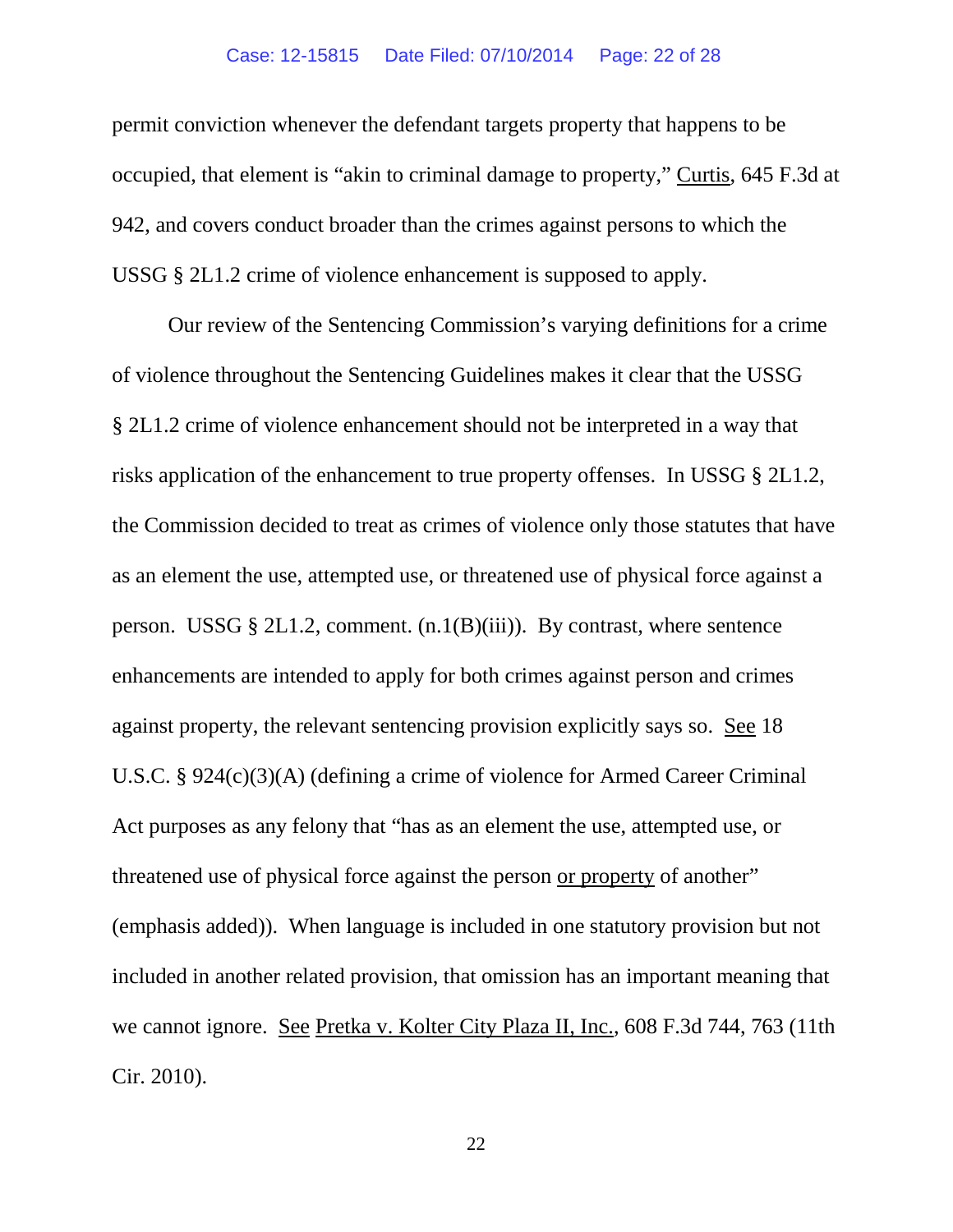Here, where the Commission omitted crimes against property from USSG § 2L1.2's crime of violence definition, we understand that only those prior convictions that are necessarily and in all circumstances crimes against persons are supposed to trigger the enhancement. Statutes that would permit conviction when the defendant targets only property do not meet the elements-based crime of violence definition that the Commission has chosen to codify and by which we are bound. See United States v. Wilk, 464 F.3d 1240, 1245 (11th Cir. 2006) ("Commentary and Application Notes of the Sentencing Guidelines are binding on the courts unless they contradict the plain meaning of the text of the Guidelines." (quotation marks omitted)). This is true even if the statute's elements can also be satisfied if the defendant targets a person.

There is no question that Fla. Stat. § 790.19's requirement that force be directed against an occupied vehicle means it will in fact capture both force directed at the property and force directed at the occupant. This is so because the element standing alone requires force against the vehicle, but not against the person inside. Alfaro, 408 F.3d at 209; Ford, 613 F.3d at 1271; Curtis, 645 F.3d at 940–42. Beyond that, there is nothing about the element which is further divisible into alternative offenses: one where the target is the occupant and one where the target is just the property that happens to be occupied at the time. Thus, once a defendant is charged under the element of targeting a vehicle while it is occupied,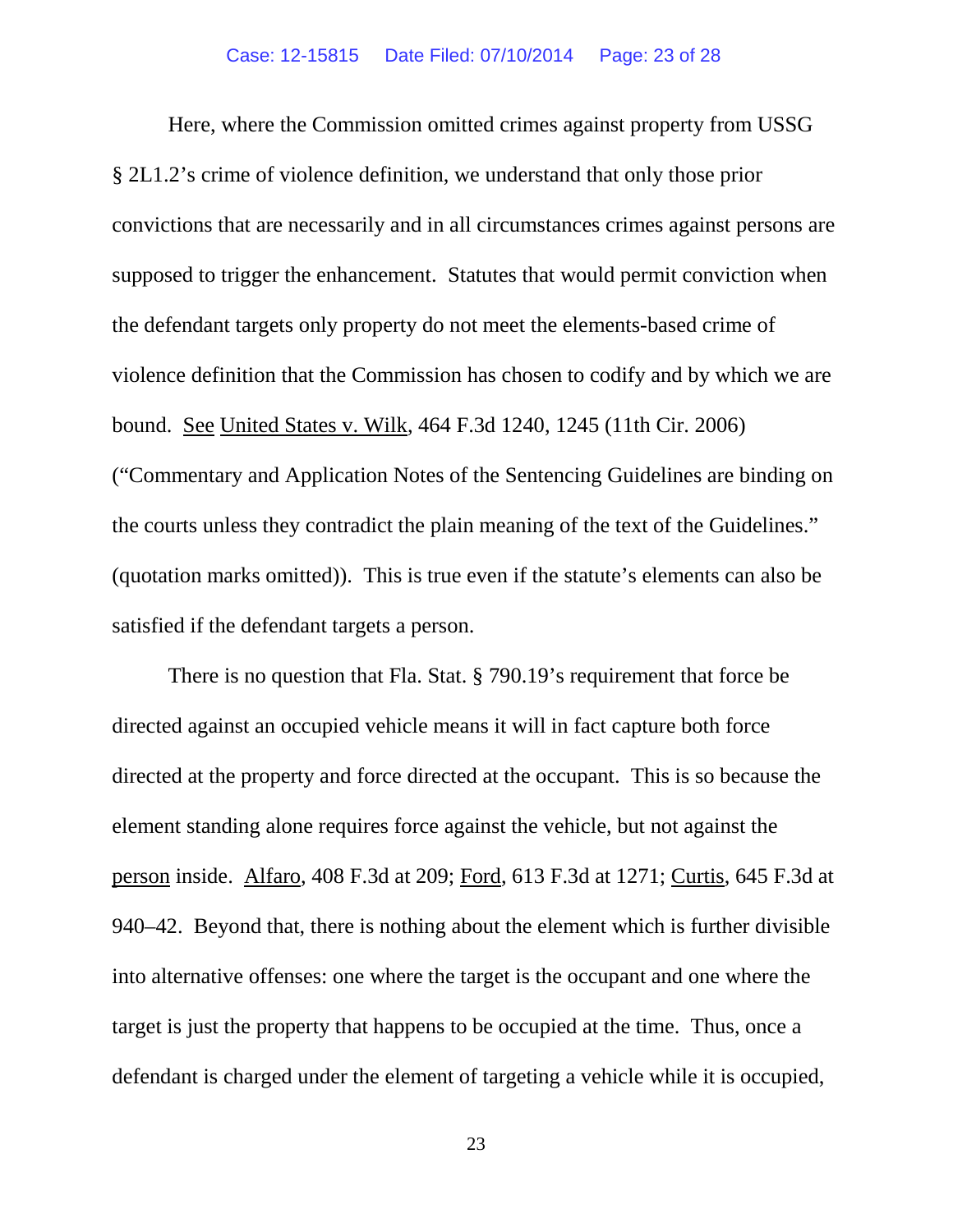#### Case: 12-15815 Date Filed: 07/10/2014 Page: 24 of 28

the element can be satisfied if the jurors agree only that the vehicle was occupied at the time of the defendant's offensive conduct. See Fla. Std. Jury Intr. (Crim.) 10.13; Paul, 129 So. 3d at 1062 (noting that Fla. Stat. § 790.19's type-of-structuretargeted element can be satisfied by proof that the defendant's conduct targeted "a vehicle of any kind that was being used or occupied by any person").

And, as we next discuss, there is no mens rea requirement in Fla. Stat. § 790.19 that might translate the requirement that force be directed against an occupied vehicle into a requirement that force be directed against the occupant, as was the case in Curtis. All of this is to say that, because the alternative type-ofstructure-targeted element under which Mr. Estrella was convicted does not meet the against-a-person requirement, either standing alone or when considered alongside the mens rea element, the type-of-structure-targeted element does not elevate this conviction to a crime of violence.

#### B. THE MENS REA ELEMENT

The remaining element that might elevate the offense to a USSG § 2L1.2 crime of violence is the mens rea element. Fla. Stat. § 790.19 requires proof that the defendant directed force against an occupied vehicle "wantonly or maliciously." See Paul, 129 So. 3d at 1062. Florida defines wantonly to mean "consciously and intentionally, with reckless indifference to consequences and with the knowledge that damage is likely to be done to some person." Fla. Std.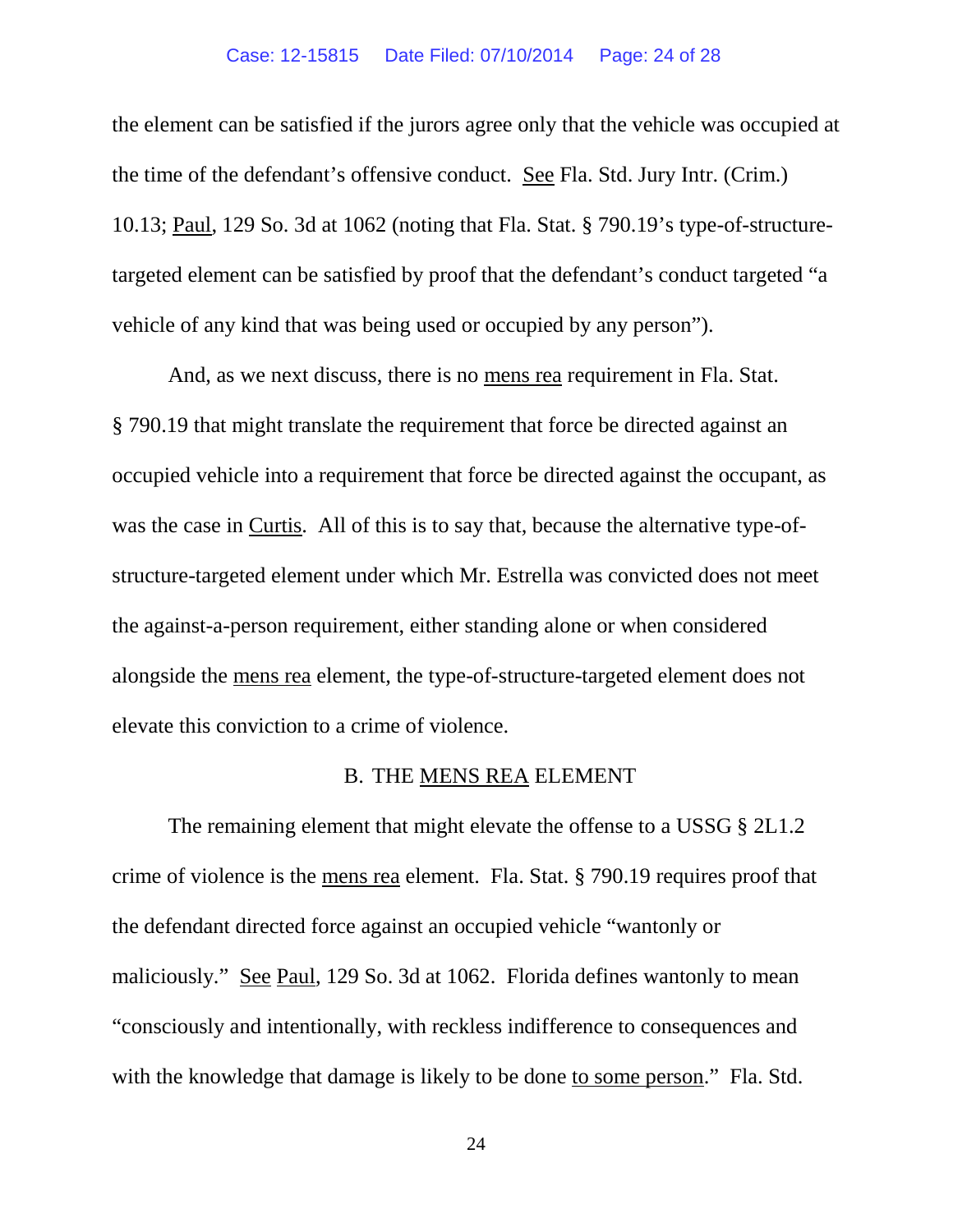Jury Intr. (Crim.) 10.13 (emphasis added). Maliciously, by contrast, "means wrongfully, intentionally, without legal justification or excuse, and with the knowledge that injury or damage will or may be caused to another person or the property of another person." Id. (emphasis added); see also State v. Kettell, 980 So. 2d 1061, 1067 (Fla. 2008) (reprinting the Florida Standard Jury Instructions definitions for wantonly and maliciously and noting that Fla. Stat. § 790.19 requires the State to prove the mens rea element "in accordance with the definitions of those terms").

An element that can be satisfied by proof that "injury or damage may be caused to . . . the property of another person" is certainly not an element that requires the force to be directed against a person. Rather, this mens rea requirement creates an offense that is "akin to criminal property damage," because it would permit conviction even if the defendant, for example, hurled a stone in the middle of the night at a vehicle parked in a long-term parking lot that, unbeknownst to the defendant, just so happened to be occupied at the time. See Curtis, 645 F.3d at 942. This being the case, the mens rea element does not categorically require the use, attempted use, or threatened use of physical force against a person, as USSG § 2L1.2 requires.

But it is also true that some of the conduct encompassed within the mens rea element—wanton conduct—may be a crime of violence under USSG § 2L1.2.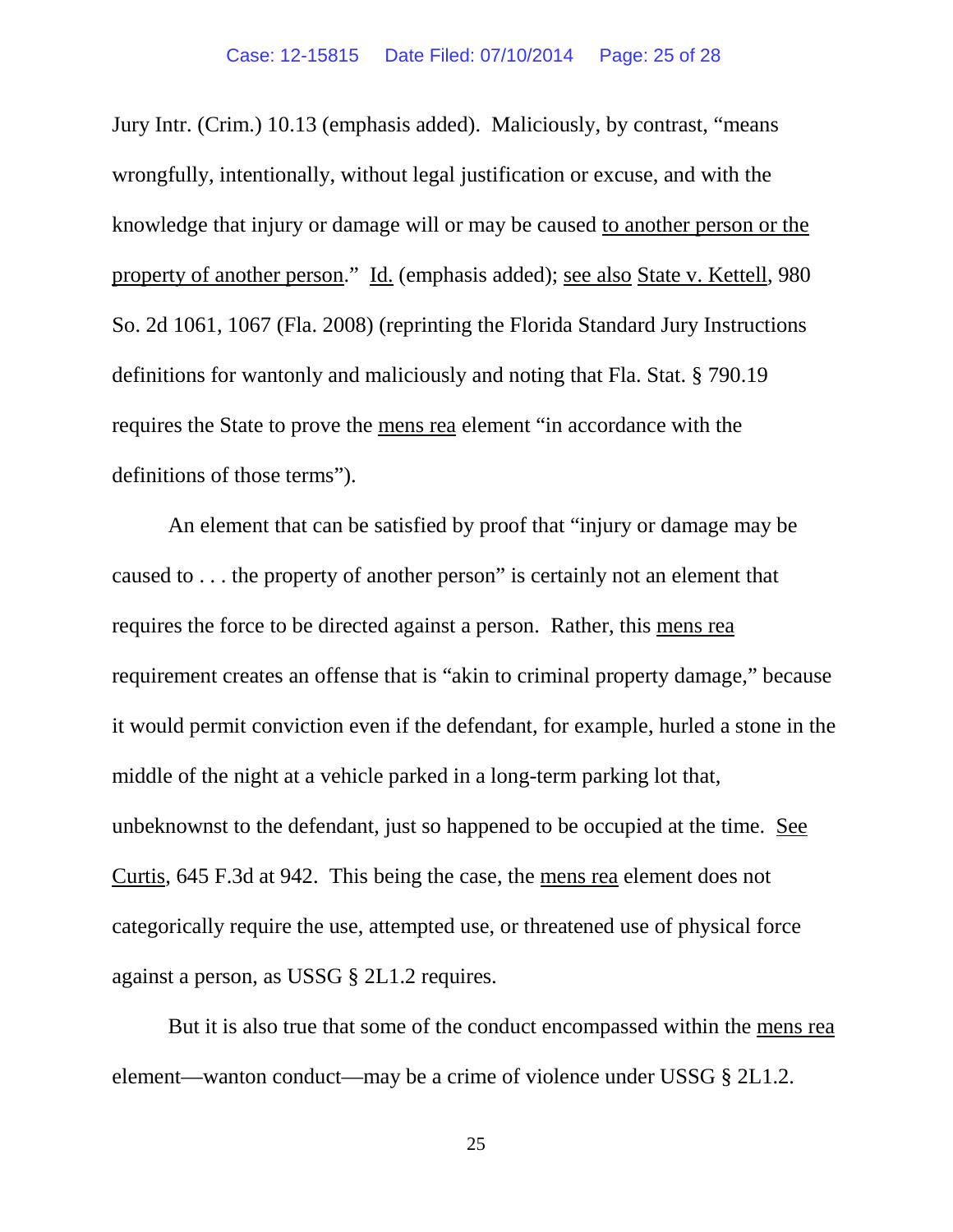And because the statute is structured in the alternative, it effectively creates two different crimes: wantonly shooting into an occupied vehicle and maliciously shooting into an occupied vehicle. See Part III.A (noting that in Taylor, Shepard, and Nijhawan, the Supreme Court indicated that burglary elements structured as exhaustive lists of different structures burglarized would be amenable to application of the modified categorical approach); cf. Howard, 742 F.3d at 1348– 49 (holding that a non-exhaustive list of illustrative examples of structures which can result in a burglary conviction was not a divisible element, while implying that an exhaustive list would be divisible). We therefore apply the modified categorical approach to try to discern whether Mr. Estrella was convicted of wanton misconduct or malicious misconduct.

We cannot tell from any of the Shepard-approved sources which of the alternative mens rea elements formed the basis of Mr. Estrella's conviction. The charging document accuses Mr. Estrella of "wantonly or maliciously" targeting "a vehicle being used or occupied by a person." Nothing about this document clarifies which of the two alternative mental states formed the basis of Mr. Estrella's conviction. Neither does the PSR shed light on this question, because it merely sets out the facts underlying the conviction and does not specify upon which mens rea alternative Mr. Estrella's conviction was based. The Supreme Court has strongly rejected the notion that a sentencing court considering the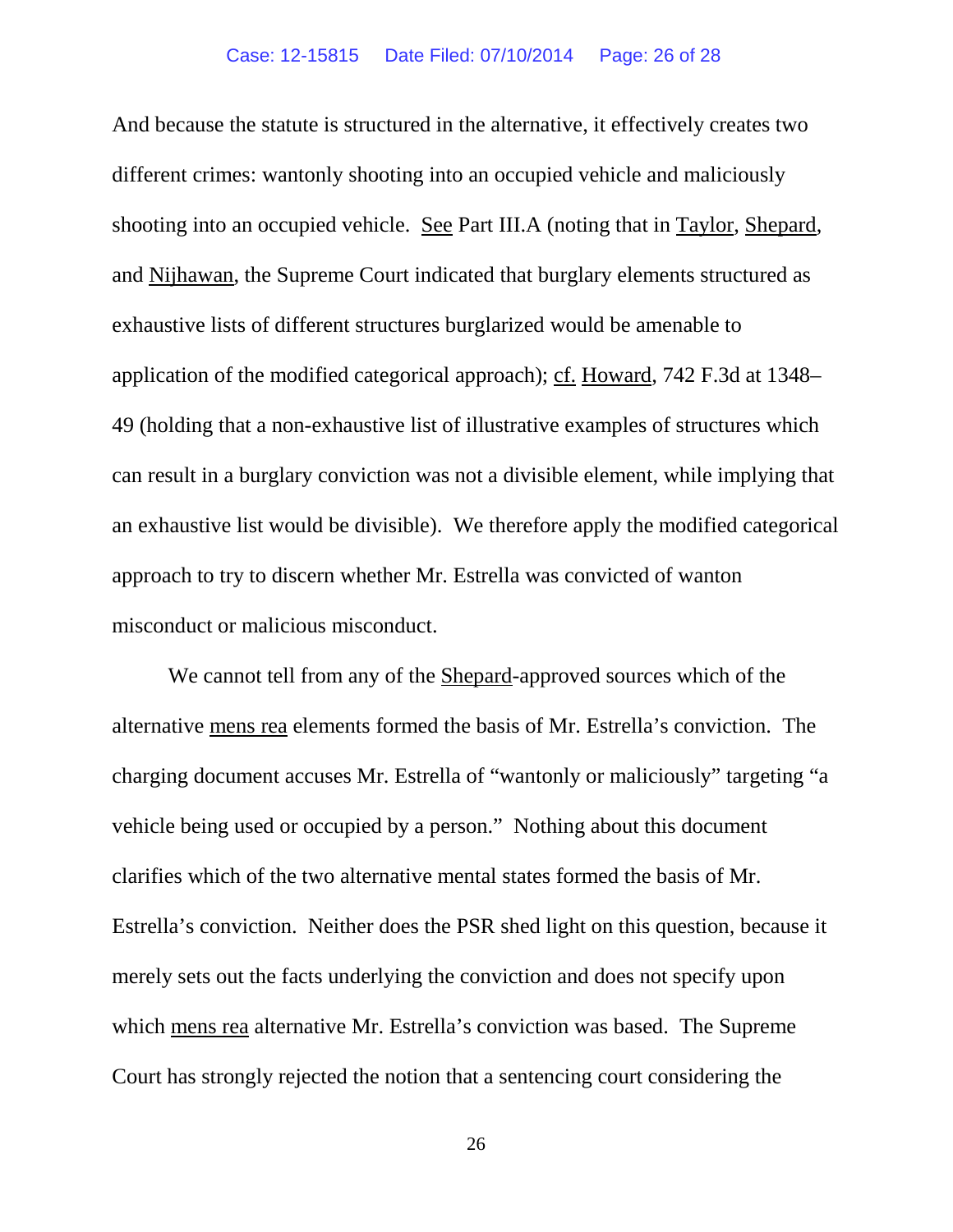propriety of an enhancement should engage in a "post hoc investigation into the facts of predicate offenses." Moncrieffe, 133 S. Ct. at 1690. Just as it does not matter that "the jury could have readily reached consensus" on one of the alternative elements, it does not matter that the sentencing court might be able to do the same. Descamps, 133 S. Ct. at 2290. To permit the sentencing court to infer a particular mens rea based only on the factual description of the conduct would fly in the face of these recent Supreme Court cases and, perhaps most important, raise significant Constitutional questions. See id. at 2288, 2290 ("The Sixth Amendment contemplates that a jury—not a sentencing court—will find [the] facts, unanimously and beyond a reasonable doubt. And the only facts the court can be sure the jury so found are those constituting elements of the offense as distinct from amplifying but legally extraneous circumstances.").

The mens rea element of Mr. Estrella's conviction thus does nothing to shed light on whether he was convicted of using force directed against a person, or merely directed against property. As a result, we must assume "that the conviction rested upon nothing more than the least of the acts criminalized." Moncrieffe, 133 S. Ct. at 1684 (alterations omitted) (quotation marks omitted). In light of this assumption, we cannot conclude that Mr. Estrella was convicted of the element of using force against a person. This being the case, it was error for the District Court to apply the crime of violence enhancement in sentencing Mr. Estrella.